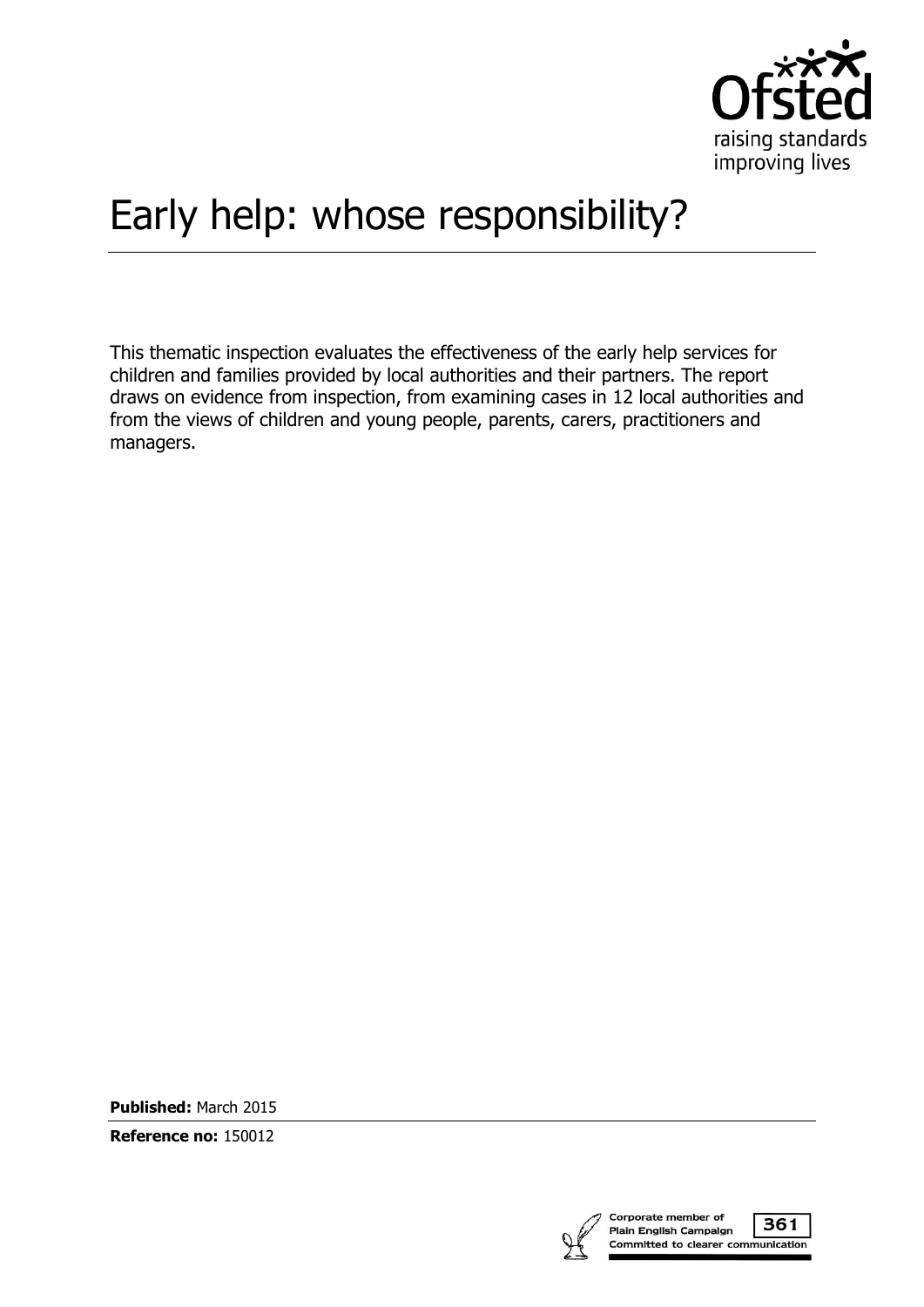The Office for Standards in Education, Children's Services and Skills (Ofsted) regulates and inspects to achieve excellence in the care of children and young people, and in education and skills for learners of all ages. It regulates and inspects childcare and children's social care, and inspects the Children and Family Court Advisory and Support Service (Cafcass), schools, colleges, initial teacher training, further education and skills, adult and community learning, and education and training in prisons and other secure establishments. It assesses council children's services, and inspects services for looked after children, safeguarding and child protection.

If you would like a copy of this document in a different format, such as large print or Braille, please telephone 0300 123 1231, or email enquiries@ofsted.gov.uk.

You may reuse this information (not including logos) free of charge in any format or medium, under the terms of the Open Government Licence. To view this licence, visit www.nationalarchives.gov.uk/doc/open-government-licence, write to the Information Policy Team, The National Archives, Kew, London TW9 4DU, or email: psi@nationalarchives.gsi.gov.uk.

This publication is available at www.gov.uk/government/organisations/ofsted.

Interested in our work? You can subscribe to our monthly newsletter for more information and updates: http://eepurl.com/iTrDn.

Piccadilly Gate Store Street Manchester M1 2WD

T: 0300 123 1231 Textphone: 0161 618 8524 E: enquiries@ofsted.gov.uk W: www.ofsted.gov.uk

No. 150012 © Crown copyright 2015

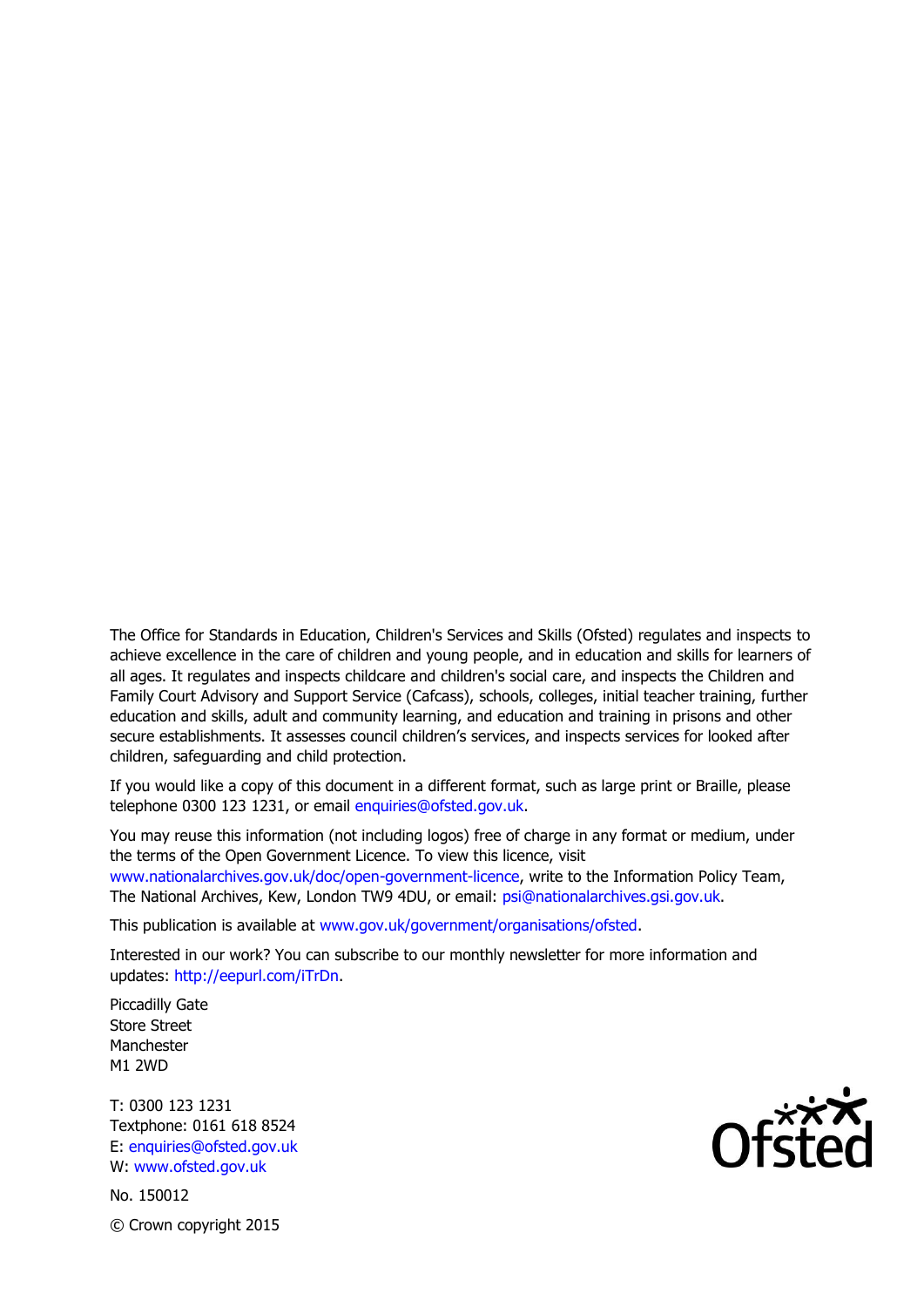## **Contents**

| <b>Executive summary</b>                                       | $\overline{\mathbf{4}}$ |
|----------------------------------------------------------------|-------------------------|
| <b>Key findings</b>                                            | 6                       |
| <b>Recommendations</b>                                         | 7                       |
| <b>Introduction</b>                                            | 9                       |
| <b>Methodology</b>                                             | 12                      |
| <b>Findings from practice</b>                                  | 13                      |
| Early help provision                                           | 13                      |
| Referrals to the local authority                               | 18                      |
| Monitoring and evaluating the effectiveness of early help      | 21                      |
| Management oversight                                           | 21                      |
| Quality assurance                                              | 22                      |
| <b>Roles and responsibilities</b>                              | 24                      |
| Learning from serious cases reviews                            | 27                      |
| <b>Conclusion</b>                                              | 28                      |
| Annex A. Local authorities subject to this thematic inspection | 30                      |
| <b>Annex B. Serious case reviews considered</b>                | 31                      |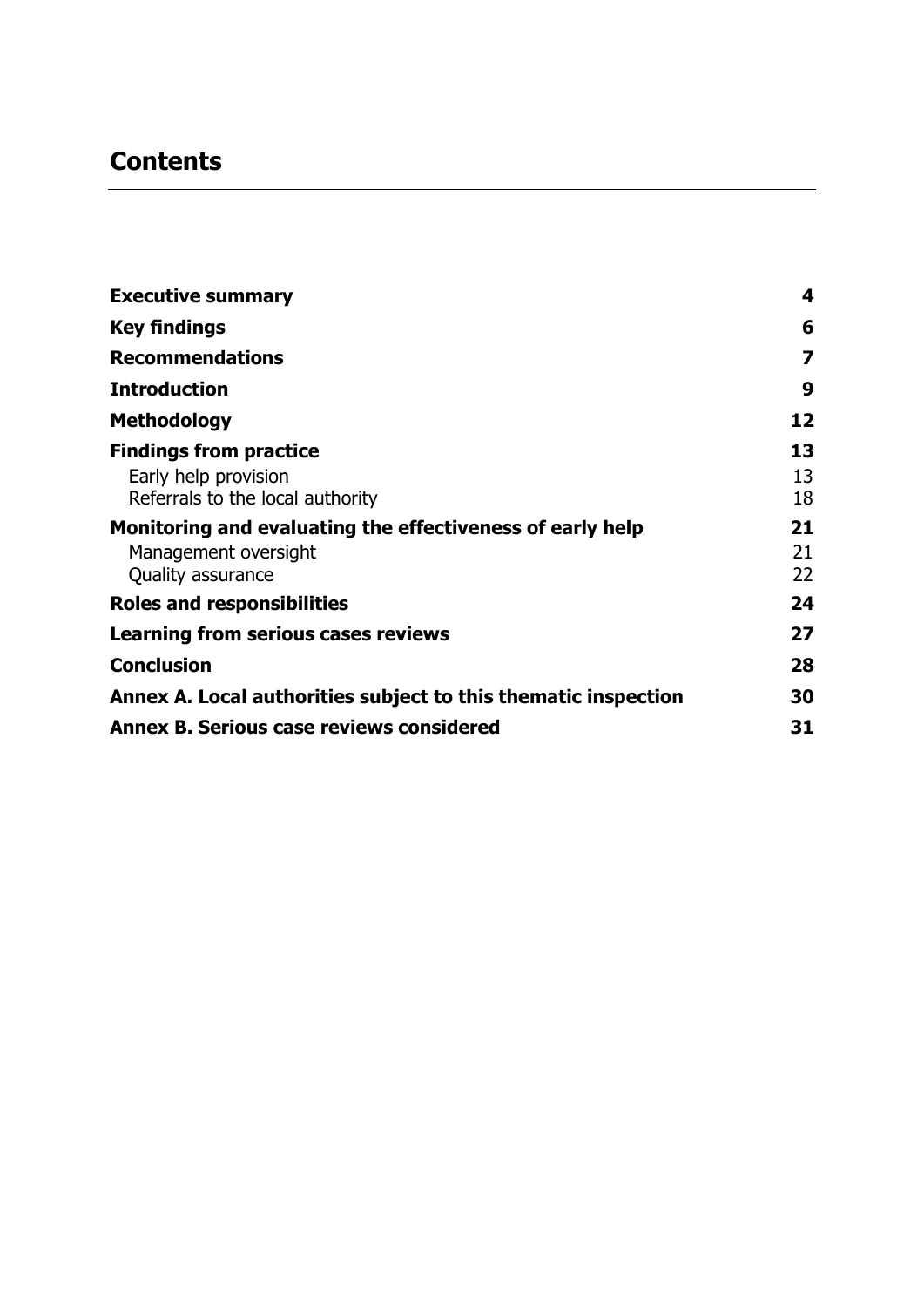

## <span id="page-3-0"></span>**Executive summary**

It is estimated that over two million children in the UK today are living in difficult family circumstances. These include children whose family lives are affected by parental drug and alcohol dependency, domestic abuse and poor mental health. It is crucial that these children and their families benefit from the best quality professional help at the earliest opportunity. For some families, without early help difficulties escalate, family circumstances deteriorate and children are more at risk of suffering significant harm. $<sup>1</sup>$ </sup>

Independent reviews and research have long championed approaches that provide early help for these children and their families. As Professor Eileen Munro highlighted in her review of child protection, 'preventative services can do more to reduce abuse and neglect than reactive services'.<sup>2</sup> It is only right that local authorities and their partners are focusing increasingly on early help and prevention services for families. Many are now establishing a more coordinated and structured approach to this crucial role.

Her Majesty's Chief Inspector commissioned this thematic inspection to gain a more accurate picture of how effectively local partnerships' early help services are improving children's circumstances, reducing risk and taking further action when needed.

Inspectors considered 56 early help cases in 12 local authorities. Encouragingly, they found that the partner agencies in all the local authorities visited were committed to improving and coordinating their early help services. In nearly all of the cases, early help was the right approach. However, in over a third, partner agencies had missed earlier opportunities to provide help, leaving these children with no support when they needed it.

In just under half of the cases reviewed, early help professionals had undertaken sound assessments of children's needs. Over half, however, were of poor quality. In some instances, professionals gave limited or no consideration to family history. In other cases, they did not collect or analyse information about fathers or male partners, even when they were part of the child's household. Inspectors were particularly concerned that, in many cases, professionals failed to speak to the child and relied solely on what parents told them.

Inspectors found evidence of effective planning in only a third of cases. These plans focused strongly on improving children's lives and were regularly reviewed to ensure

 $\overline{a}$ 

 $<sup>1</sup>$  In this report, `early help' means `providing support as soon as a problem emerges, at any point in a</sup> child's life'.

Working together to safeguard children – a guide to interagency working to safeguard and promote the welfare of children, Department for Education, 2013;

[www.gov.uk/government/publications/working-together-to-safeguard-children.](file:///C:/Users/UDurojaiye/AppData/Local/Microsoft/Windows/Temporary%20Internet%20Files/Content.Outlook/AHDZ1NCH/www.gov.uk/government/publications/working-together-to-safeguard-children)

<sup>&</sup>lt;sup>2</sup> Professor Eileen Munro, *The Munro review of child protection: final report – a child-centred system*, Department for Education, 2011; [www.gov.uk/government/publications/munro-review-of-child](file:///C:/Users/UDurojaiye/AppData/Local/Microsoft/Windows/Temporary%20Internet%20Files/Content.Outlook/AHDZ1NCH/www.gov.uk/government/publications/munro-review-of-child-protection-final-report-a-child-centred-system)[protection-final-report-a-child-centred-system.](file:///C:/Users/UDurojaiye/AppData/Local/Microsoft/Windows/Temporary%20Internet%20Files/Content.Outlook/AHDZ1NCH/www.gov.uk/government/publications/munro-review-of-child-protection-final-report-a-child-centred-system)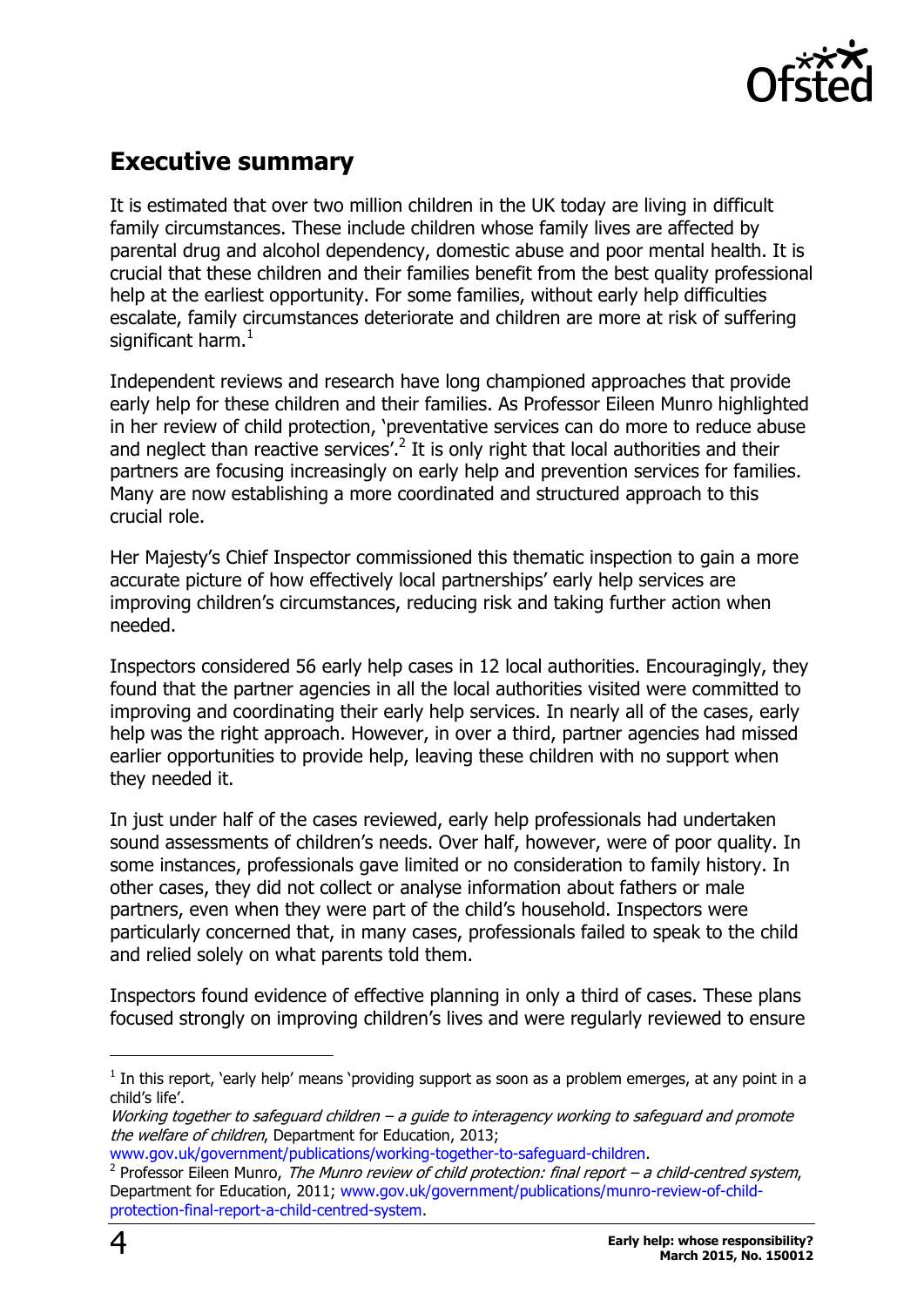

sustained progress. Yet in two thirds of the cases plans were ineffective. Many did not sufficiently take into account children's individual circumstances when deciding what action was needed. Plans often lacked objectives and were not regularly reviewed, so it was not always clear how actions would achieve any improvements. Inspectors found that reviews focused too much on whether actions had been completed, rather than whether they had the intended impact on the child's life.

Overall, inspectors identified serious weaknesses in the management oversight of early help cases. A small number of cases had no formal arrangements in place at all. In others, arrangements were significantly underdeveloped. Worryingly, inspectors found that Local Safeguarding Children Boards (LSCBs) were not monitoring the management oversight of early help practice.

More generally, local authorities and their partners were not fully evaluating the impact of their early help work. The majority of their audits focused too much on process and compliance and not enough on the quality of the service and the extent to which it helped improve children's lives. Many partnerships had not yet developed systems to evaluate whether the right children were receiving early help at the right time.

LSCBs were complying with their duty to produce a threshold document that sets out the different types and levels of early help for families and makes clear when any professional should refer cases to children's social care. However, very few had audited whether children were receiving the right type and level of help when they needed it. Most LSCBs were not providing enough training on early help, or working with challenging families, to those practitioners who needed it.

More encouragingly, few workers felt isolated and most said they could access a range of formal and informal support. Where they existed, early help coordinators were highly valued.

This thematic inspection also considered 84 children's cases referred to local authorities by various professionals. In most cases, local authority managers made sound decisions that these children did not need the statutory services of a social worker. However, some of these children were not directed to early help services from which they would have benefited. As a result, their circumstances deteriorated and the same, or in some cases other, professionals in the partner agencies later referred them back to children's social care. Despite training, some professionals were not sure when they should make referrals and found it difficult to interpret the local guidance. Too often, referrers did not receive feedback on the outcome of their referral and did not follow up on this.

Inspectors found considerable variability in how well local authorities and their partners were sharing accountability and coordinating early help services. The evidence indicated that the current statutory powers do not make clear the roles and responsibilities of the different agencies involved in early help provision. Without this clarity, none of the partners can give early help the priority that it requires.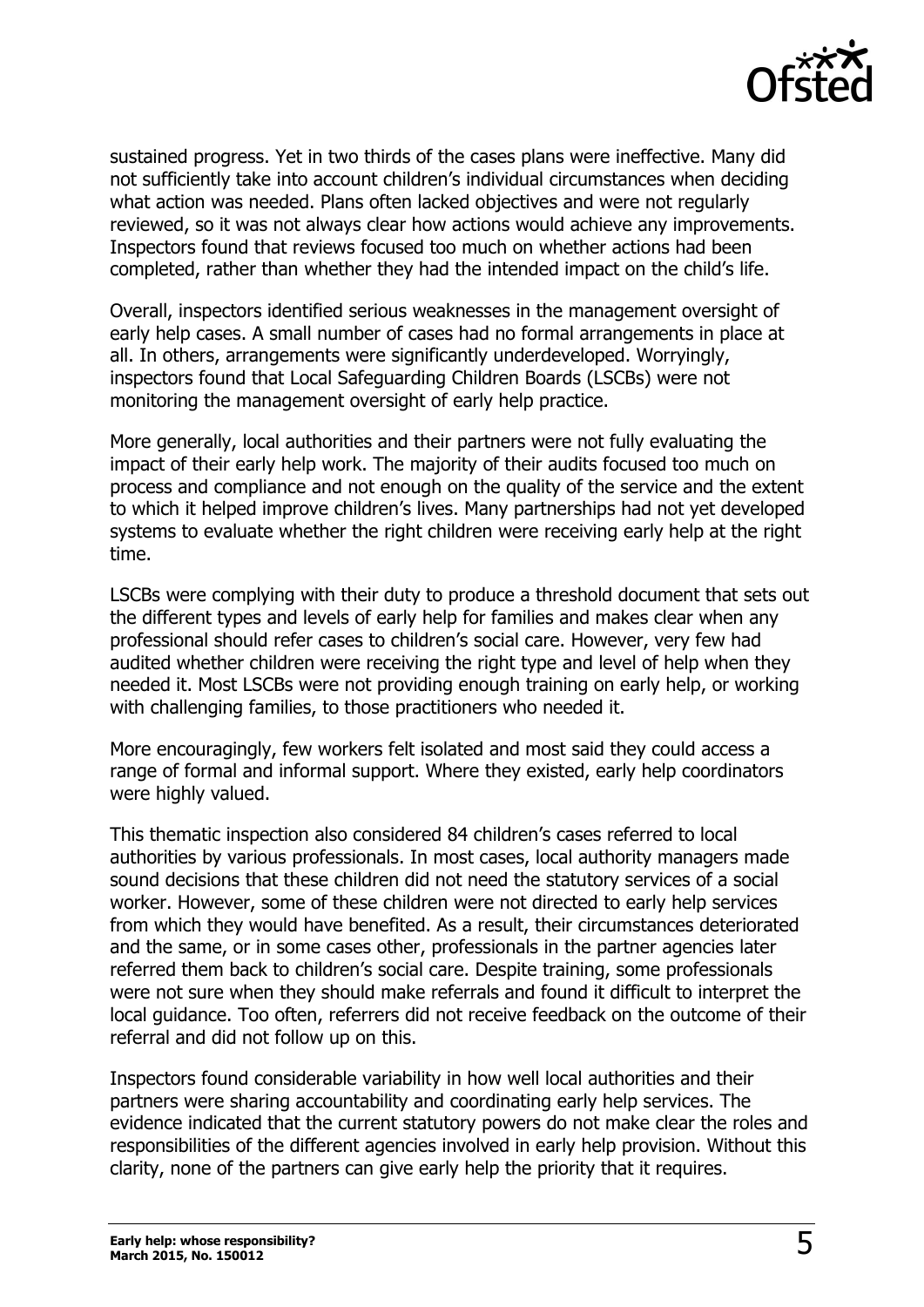

Many of these findings mirror those in serious case reviews that looked at early help services. This highlights a concerning lack of progress. Many local authorities are failing to learn the lessons from serious case reviews to improve early help services. It is hoped that the findings from this thematic inspection will trigger the critical progress required to ensure that children and families receive the help they need at the earliest opportunity.

# <span id="page-5-0"></span>**Key findings**

- In all the local authority areas visited, arrangements were in place to provide early help to children and their families.
- **Partner agencies in those places inspected were committed to an early help** approach and improving the coordination of the local early help offer.
- Opportunities to provide early help for children and their families were missed by all statutory partners with a responsibility for this.
- Many assessments were ineffective because they failed to sufficiently analyse or focus on what the child and family needed.
- **Professionals did not always identify or meet the individual needs of children** within a family. Early help plans did not focus sufficiently on the child, often lacked clear objectives, failed to specify what needed to change and were not regularly or robustly reviewed.
- Management oversight of early help was often underdeveloped and failed to identify or rectify weaknesses in the work being undertaken.
- When children were referred to social care services because there were concerns about their welfare, the service or referrer often did not consider or follow through the need for early help. As a result, nothing was put in place to prevent the child's circumstances from deteriorating. This led to further referrals for statutory social care support.
- Too often, feedback on referrals was neither sought nor offered.
- Partner agencies did not fully evaluate the impact and effectiveness of their early help services.
- The planning of local services did not sufficiently recognise or address the needs of children living with parental substance misuse, mental ill health or domestic abuse.
- LSCBs were not effectively overseeing or challenging partner agencies with regard to effective early help.
- The current statutory framework does not give sufficient clarity and priority to the roles and responsibilities of individual agencies for early help provision.<sup>3</sup>

 $\overline{a}$ 

 $3$  Working together to safeguard children  $-$  a guide to interagency working to safeguard and promote the welfare of children, Department for Education, 2013; [www.gov.uk/government/publications/working-together-to-safeguard-children.](file:///C:/Users/UDurojaiye/AppData/Local/Microsoft/Windows/Temporary%20Internet%20Files/Content.Outlook/AHDZ1NCH/www.gov.uk/government/publications/working-together-to-safeguard-children)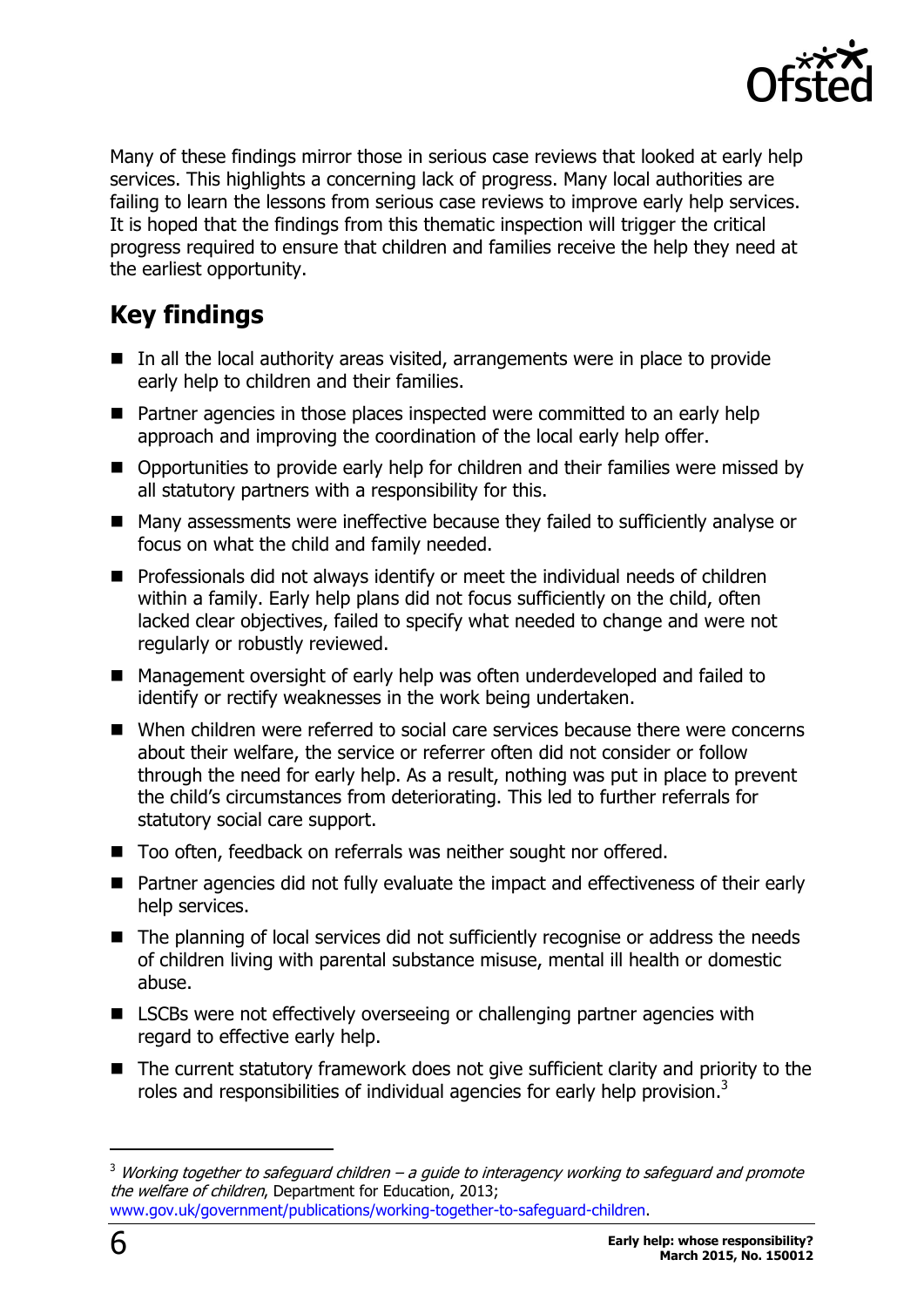

■ The inability to sufficiently prioritise and resource early help across agencies meant that lessons learned from serious case reviews were not being fully addressed.

## <span id="page-6-0"></span>**Recommendations**

#### **The government should:**

- strengthen and specify the roles and responsibilities of local authorities and statutory partners, setting out that they must secure sufficient provision of local early help services for children, young people and families and require that an annual plan is published by the partnership and aligned with the local joint strategic needs assessment
- $\blacksquare$  require LSCBs to evaluate the quality and effectiveness of early help services and to publish their findings in the annual LSCB report.

#### **Local authorities and partner agencies delivering early help to children and families should:**

- $\blacksquare$  improve the quality and consistency of assessment and plans by:
	- $-$  promoting the use of evidence- and research-informed assessment practice
	- $-$  improving the quality of analysis in assessments
	- ensuring that assessments reflect the views and experience of the child and family
	- making the purpose clearer and improving the intended outcome
		- $-$  ensuring plans are regularly reviewed and that these reviews evaluate the child's and family's progress
- **P** provide professional supervision to all staff delivering early help and ensure that their work receives regular management oversight, particularly in respect of decisions about whether families need more formal help
- $\blacksquare$  ensure that all early help professionals have access to effective training
- **E** ensure that children's needs for early help arising from parental substance misuse, mental ill health and domestic abuse are addressed in commissioning plans.

#### **LSCBs should:**

- critically evaluate the effectiveness of early help and publish these findings in the LSCB annual report
- **n** monitor the quality of early help assessment, planning and management oversight through effective audit arrangements
- e develop and monitor local quality standards to ensure that early help professionals have access to effective supervision and management oversight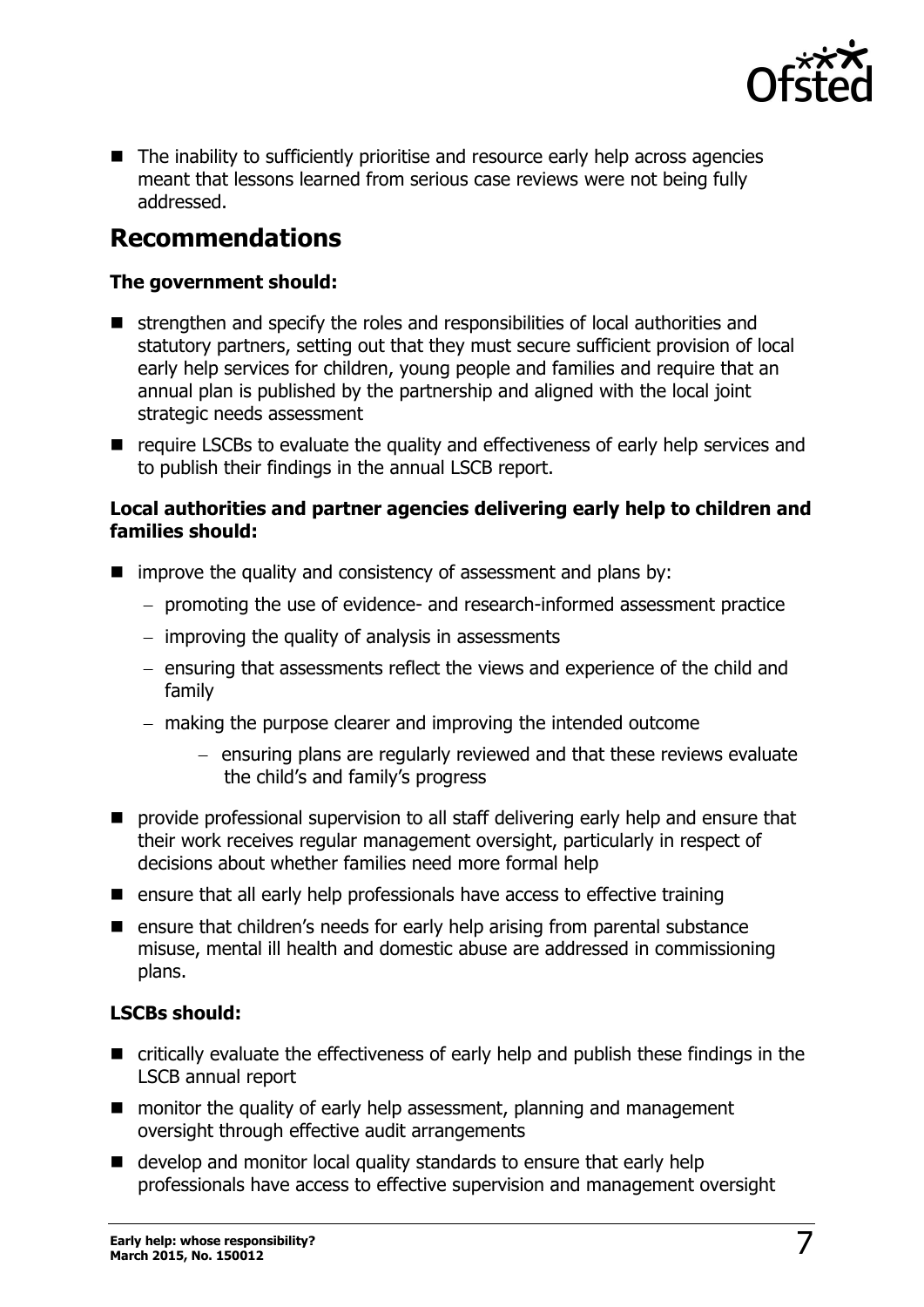

- $\blacksquare$  evaluate the effectiveness of the LSCB threshold document to ensure that it is understood and used appropriately by all partner agencies and that children and families are helped effectively as a result
- monitor and evaluate whether children's emerging needs are appropriately met elsewhere when referrals to children's social care do not meet the locally agreed threshold for statutory intervention
- $\blacksquare$  ensure that all professionals working with families receive effective early help training.

#### **Local authorities should:**

- ensure that when a child is referred to local authority children's social care the referrer is consistently given good-quality feedback about the outcome of the referral
- $\blacksquare$  establish effective processes for evaluating the overall impact of early help.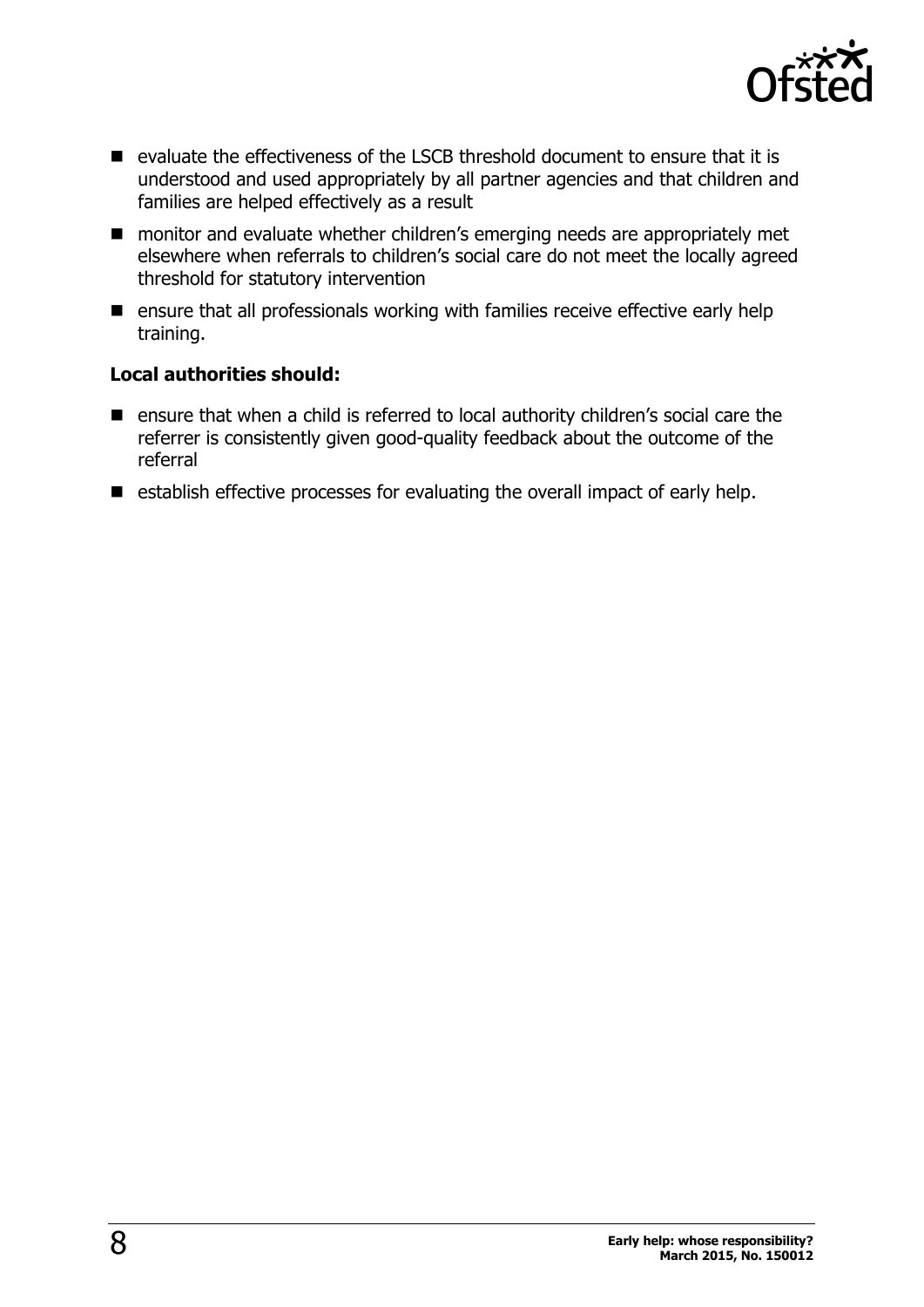

# <span id="page-8-0"></span>**Introduction**

 $\overline{a}$ 

- 1. Large numbers of children and young people live in challenging family circumstances:
	- 2.6 million children in the UK are living with parents who drink hazardously; 705,000 of those are dependent on alcohol<sup>4</sup>
	- $\blacksquare$  110,123 adults who were parents or lived with children were treated by the National Agency for Substance Misuse in 2013–14<sup>5</sup>
	- 130,000 children are living in families where family life has been damaged by past or present domestic abuse<sup>6</sup>
	- 17,000 children are living with parents with a severe and enduring mental  $illness<sup>7</sup>$
	- 657,800 concerns about children were referred to children's social care services during 2013–14 $^8$ , an increase of 10.8% compared with the previous year.
- 2. Ofsted's inspections of local authority help and protection arrangements since January 2012<sup>9</sup> have found evidence that many local areas have begun to establish early help services for families. The need for an increased focus on early help, intervention and prevention within the family was reinforced by Professor Eileen Munro<sup>10</sup> in her review of child protection. Other supporting reviews include the work of Graham Allen<sup>11</sup> on the benefits of early intervention

<sup>&</sup>lt;sup>4</sup> Swept under the carpet: children affected by parental alcohol misuse, Alcohol Concern and The Children's Society, 2010;

[www.childrenssociety.org.uk/sites/default/files/tcs/swept\\_\\_under\\_the\\_carpet\\_briefing\\_paper\\_oct\\_201](http://www.childrenssociety.org.uk/sites/default/files/tcs/swept__under_the_carpet_briefing_paper_oct_2010.pdf) [0.pdf.](http://www.childrenssociety.org.uk/sites/default/files/tcs/swept__under_the_carpet_briefing_paper_oct_2010.pdf)

 $5$  Drua treatment in England 2013–14, Public Health England, November 2014; [www.nta.nhs.uk/uploads/drug-treatment-in-england-2013-14-commentary.pdf.](file:///C:/Users/UDurojaiye/AppData/Local/Microsoft/Windows/Temporary%20Internet%20Files/Content.Outlook/AHDZ1NCH/www.nta.nhs.uk/uploads/drug-treatment-in-england-2013-14-commentary.pdf)

<sup>&</sup>lt;sup>6</sup> A place of greater safety, Co-ordinated Action Against Domestic Abuse (CAADA), 2012; [www.caada.org.uk/policy/A\\_Place\\_of\\_greater\\_safety.pdf.](http://www.caada.org.uk/policy/A_Place_of_greater_safety.pdf)

<sup>&</sup>lt;sup>7</sup> Parents with mental health problems, Mental Health Foundation, 2013;

[www.mentalhealth.org.uk/help-information/mental-health-a-z/P/parents/.](file:///C:/Users/UDurojaiye/AppData/Local/Microsoft/Windows/Temporary%20Internet%20Files/Content.Outlook/AHDZ1NCH/www.mentalhealth.org.uk/help-information/mental-health-a-z/P/parents/)

<sup>&</sup>lt;sup>8</sup> Characteristics of children in need in England, 2013-14, Statistical First Release SFR 43/2014, Department for Education, October 2014;

[www.gov.uk/government/uploads/system/uploads/attachment\\_data/file/367877/SFR43\\_2014\\_Main\\_T](file:///C:/Users/UDurojaiye/AppData/Local/Microsoft/Windows/Temporary%20Internet%20Files/Content.Outlook/AHDZ1NCH/www.gov.uk/government/uploads/system/uploads/attachment_data/file/367877/SFR43_2014_Main_Text.pdf) [ext.pdf.](file:///C:/Users/UDurojaiye/AppData/Local/Microsoft/Windows/Temporary%20Internet%20Files/Content.Outlook/AHDZ1NCH/www.gov.uk/government/uploads/system/uploads/attachment_data/file/367877/SFR43_2014_Main_Text.pdf)<br><sup>9</sup> *Incnos* 

Inspecting local authority children's services: the framework, Ofsted, 2014;

[www.gov.uk/government/publications/inspecting-local-authority-childrens-services-framework.](file:///C:/Users/Caroline/Documents/01%20WORK/WORK/OFSTED/Early%20Help/www.gov.uk/government/publications/inspecting-local-authority-childrens-services-framework) Arrangements for the protection of children; Inspection of services for children in need of help and protection, children looked after and care leavers; Review of the effectiveness of the local safequarding children board, June 2014, Ofsted; [www.gov.uk/government/publications/inspecting](http://www.gov.uk/government/publications/inspecting-local-authority-childrens-services-framework)[local-authority-childrens-services-framework.](http://www.gov.uk/government/publications/inspecting-local-authority-childrens-services-framework)

 $10$  Professor Eileen Munro, Munro review of child protection: final report – a child-centred system, Department for Education, 2011; [www.gov.uk/government/publications/munro-review-of-child](http://www.gov.uk/government/publications/munro-review-of-child-protection-final-report-a-child-centred-system)[protection-final-report-a-child-centred-system.](http://www.gov.uk/government/publications/munro-review-of-child-protection-final-report-a-child-centred-system)

 $^{11}$  Graham Allen, *Early intervention: smart investment, massive savings* – the second independent report to Her Majesty's Government, Cabinet Office, July 2011;

[www.gov.uk/government/publications/early-intervention-smart-investment-massive-savings.](file:///C:/Users/UDurojaiye/AppData/Local/Microsoft/Windows/Temporary%20Internet%20Files/Content.Outlook/AHDZ1NCH/www.gov.uk/government/publications/early-intervention-smart-investment-massive-savings)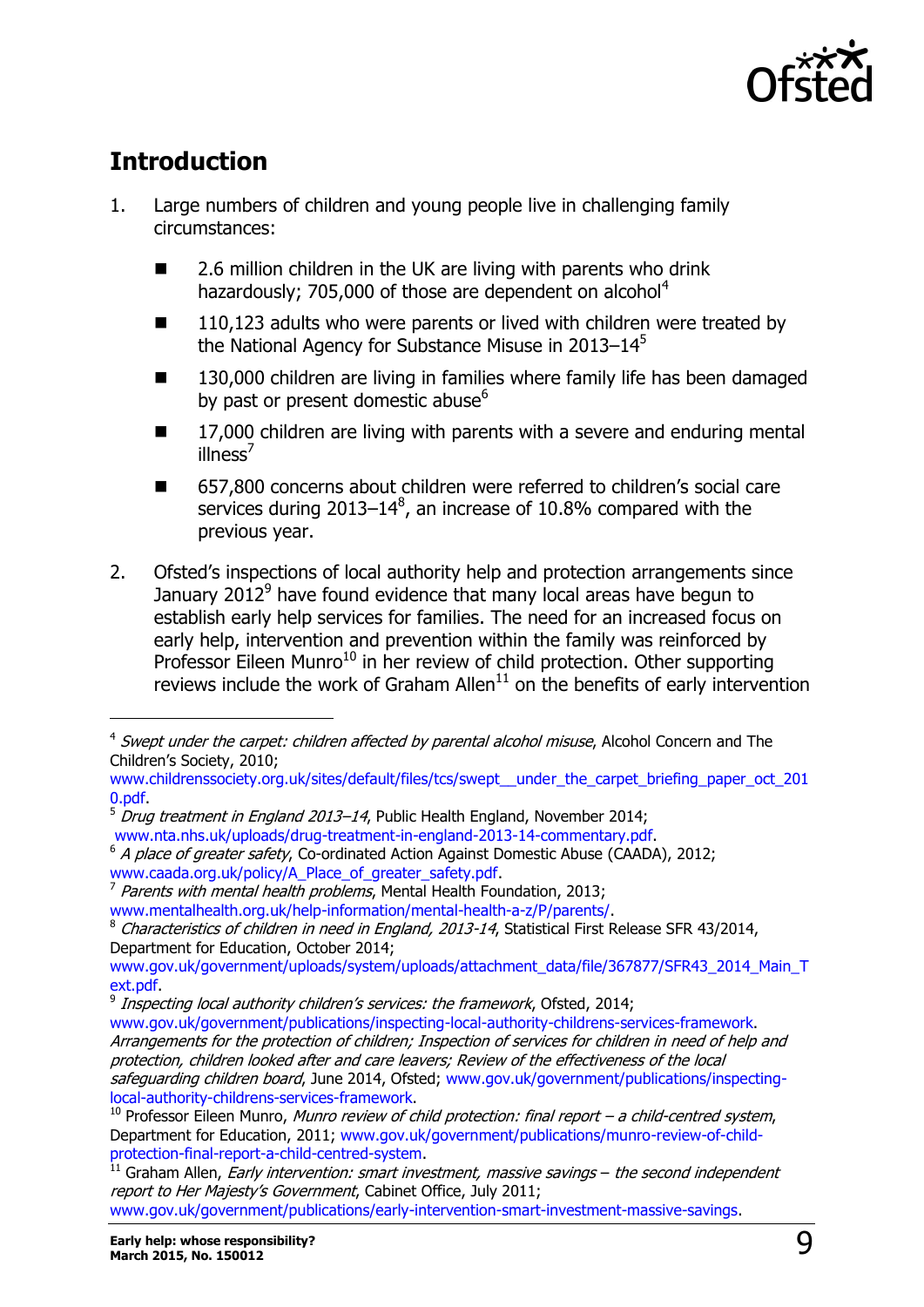

programmes, Dame Clare Tickell<sup>12</sup> on the Early Years Foundation Stage and Frank Field's<sup>13</sup> review on poverty. These reviews identified a growing body of evidence of the effectiveness of early help for children and their families.

- 3. In setting out the principles of an effective child protection system, Munro highlighted that 'preventative services can do more to reduce abuse and neglect than reactive services', $14$  making a strong argument for local agencies to provide early help to strengthen families and reduce risk. Professor Munro's recommendation for a duty to be placed on local authorities and statutory partners to provide an 'early offer of help' was not accepted by the government, as it considered the existing duty to cooperate set out in sections 10 and 11 of the Children Act 2004 to be sufficient.<sup>15</sup>
- 4. The revised 'Working together to safeguard children<sup>'16</sup> guidance re-emphasises the crucial role of effective early help. It focuses on the collective responsibility of all agencies, including adult services, to identify, assess and provide effective targeted early help services. It places a duty on LSCBs to ensure that an agreed threshold document is in place so that all professionals are clear when it is their responsibility to help children and families as difficulties emerge.
- 5. The Department for Education's 'Statutory guidance on the roles and responsibilities of the Director of Children's Services and the Lead Member for Children's Services' refers to these important leadership roles in relation to early help, intervention and prevention with children and families. According to the guidance, Directors of Children's Services and Lead Members for Children's Services:

'should understand local need and secure provision of services taking account of the benefits of prevention and early intervention and the importance of cooperating with other agencies to offer early help to children, young people and families.'<sup>17</sup>

j

 $12$  Dame Clare Tickell, *The early vears: foundations for life, health and learning*, Department for Education, 2011; [www.gov.uk/government/collections/tickell-review-reports.](file:///C:/Users/UDurojaiye/AppData/Local/Microsoft/Windows/Temporary%20Internet%20Files/Content.Outlook/AHDZ1NCH/www.gov.uk/government/collections/tickell-review-reports)

<sup>13</sup> The foundation years: preventing poor children becoming poor adults, Frank Field, 2010; [www.frankfield.com/campaigns/poverty-and-life-changes.aspx.](file:///C:/Users/UDurojaiye/AppData/Local/Microsoft/Windows/Temporary%20Internet%20Files/Content.Outlook/AHDZ1NCH/www.frankfield.com/campaigns/poverty-and-life-changes.aspx)

 $14$  Professor Eileen Munro, Munro review of child protection: final report – a child-centred system, Department for Education, 2011; [www.gov.uk/government/publications/munro-review-of-child](http://www.gov.uk/government/publications/munro-review-of-child-protection-final-report-a-child-centred-system)[protection-final-report-a-child-centred-system.](http://www.gov.uk/government/publications/munro-review-of-child-protection-final-report-a-child-centred-system)

<sup>&</sup>lt;sup>15</sup> Full response to named day question by Tim Loughton 13 December 2011, Department for Education; [www.gov.uk/government/news/munro-review-of-child-protection-government-response.](file:///C:/Users/UDurojaiye/AppData/Local/Microsoft/Windows/Temporary%20Internet%20Files/Content.Outlook/AHDZ1NCH/www.gov.uk/government/news/munro-review-of-child-protection-government-response)

 $16$  Working together to safeguard children – a guide to interagency working to safeguard and promote the welfare of children, Department for Education, March 2013;

[www.gov.uk/government/publications/working-together-to-safeguard-children.](http://www.gov.uk/government/publications/working-together-to-safeguard-children)

 $^{17}$  Roles and responsibilities of the Director of Children's Services and the Lead Member for Children's Services, Department for Education, 2013; [www.gov.uk/government/publications/directors-of](file:///C:/Users/UDurojaiye/AppData/Local/Microsoft/Windows/Temporary%20Internet%20Files/Content.Outlook/AHDZ1NCH/www.gov.uk/government/publications/directors-of-childrens-services-roles-and-responsibilities)[childrens-services-roles-and-responsibilities.](file:///C:/Users/UDurojaiye/AppData/Local/Microsoft/Windows/Temporary%20Internet%20Files/Content.Outlook/AHDZ1NCH/www.gov.uk/government/publications/directors-of-childrens-services-roles-and-responsibilities)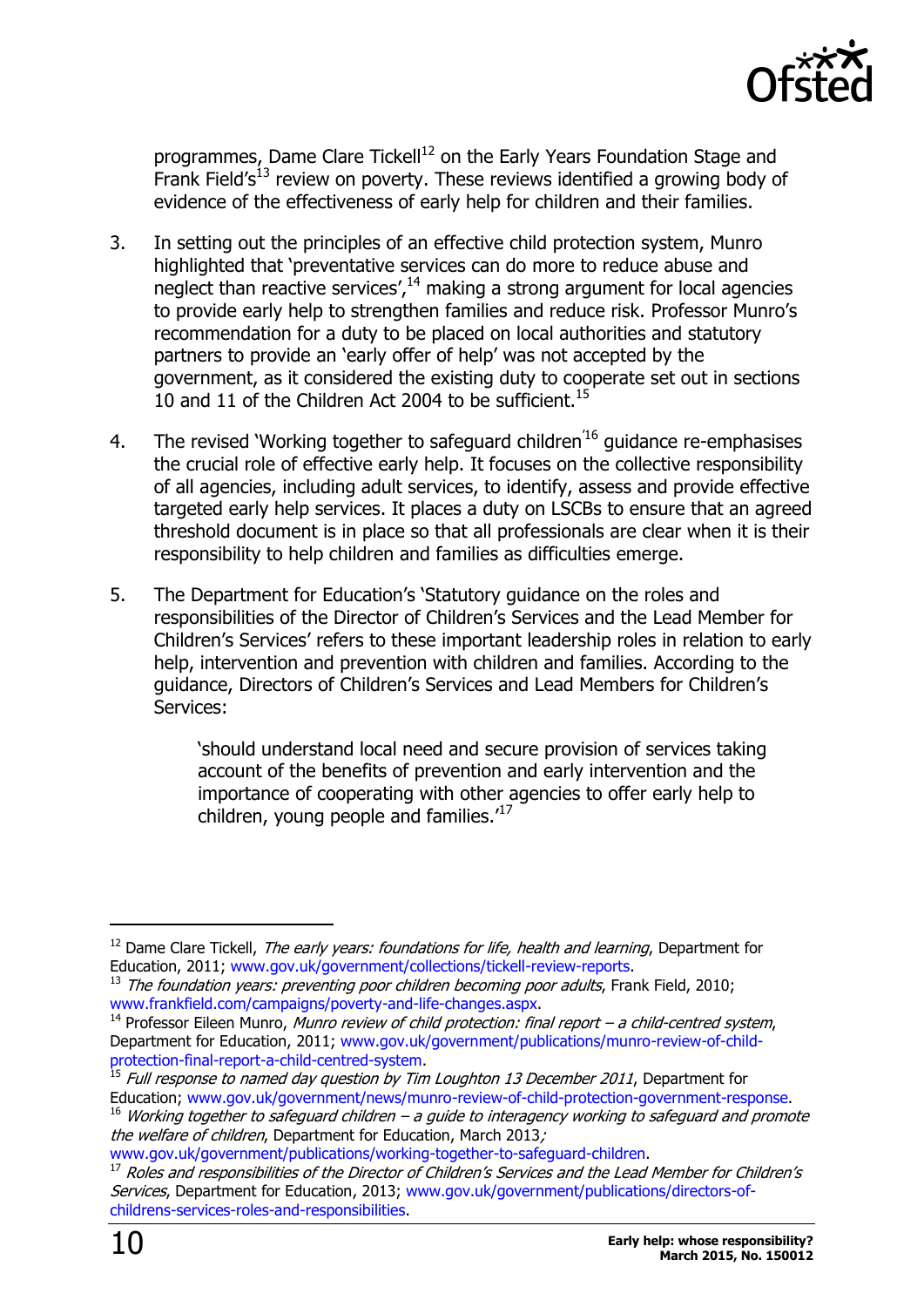

- 6. Further research<sup>18</sup> identifies that neglect and emotional abuse are associated with the most damaging long-term consequences for children. The research found a range of challenges for practitioners in providing help when concerns for children begin to emerge. These included the following:
	- there was no shared threshold for intervention across partnerships
	- **Part** professionals found it difficult to identify these types of abuse and to decide when a threshold for action had been reached
	- these forms of harm to children were rarely acted on without a trigger incident
	- professionals often had high thresholds for recognising emotional abuse and neglect and were reluctant to act
	- thresholds for access to children's social care were high, which may deter referrals.

The research provided extensive evidence that thresholds for access to children's social care were too high. It also reported that professionals gave parents 'too many chances' to demonstrate that they could look after a child, often in the face of substantial evidence to the contrary and regardless of the further harm to children.

- 7. The National Foundation for Education Research<sup>19</sup> conducted a series of research studies focusing on the development of early help across local authority partnerships. Its findings identify both challenges and good practice and recognise that more work is needed by local authorities and their partners to establish consistently strong early help arrangements. They note that individual practitioner skills and knowledge varies and that this is pivotal in identifying children's early help needs. 'Working together to safeguard children' places a clear responsibility on LSCBs to ensure that professionals are engaged in effective training to help them identify children's needs early.
- 8. Ofsted has included the inspection of early help provision by local authorities and their partners within the inspection arrangements since January 2012. Inspection reports since that time show clearly that a wide range of professionals are engaged in supporting children early as concerns emerge. For some children, outcomes are improving as a result of early identification and assessment, and the help provided has reduced risks. For others, early identification has led to children being referred promptly so they are appropriately protected by statutory children's social care services.

-

 $18$  Carolyn Davies and Harriet Ward, Safeguarding children across services: messages from research, Department for Education, 2011; [www.gov.uk/government/publications/safeguarding-children-across](file:///C:/Users/UDurojaiye/AppData/Local/Microsoft/Windows/Temporary%20Internet%20Files/Content.Outlook/AHDZ1NCH/www.gov.uk/government/publications/safeguarding-children-across-services-messages-from-research)[services-messages-from-research.](file:///C:/Users/UDurojaiye/AppData/Local/Microsoft/Windows/Temporary%20Internet%20Files/Content.Outlook/AHDZ1NCH/www.gov.uk/government/publications/safeguarding-children-across-services-messages-from-research)

<sup>&</sup>lt;sup>19</sup> We should have been helped from day one: a unique perspective from children, families and practitioners, Local Authorities Research Consortium, Research in Practice and National Foundation for Education Research, September 2013; [www.nfer.ac.uk/publications/LRCF01/LRCF01\\_home.cfm.](file:///C:/Users/UDurojaiye/AppData/Local/Microsoft/Windows/Temporary%20Internet%20Files/Content.Outlook/AHDZ1NCH/www.nfer.ac.uk/publications/LRCF01/LRCF01_home.cfm)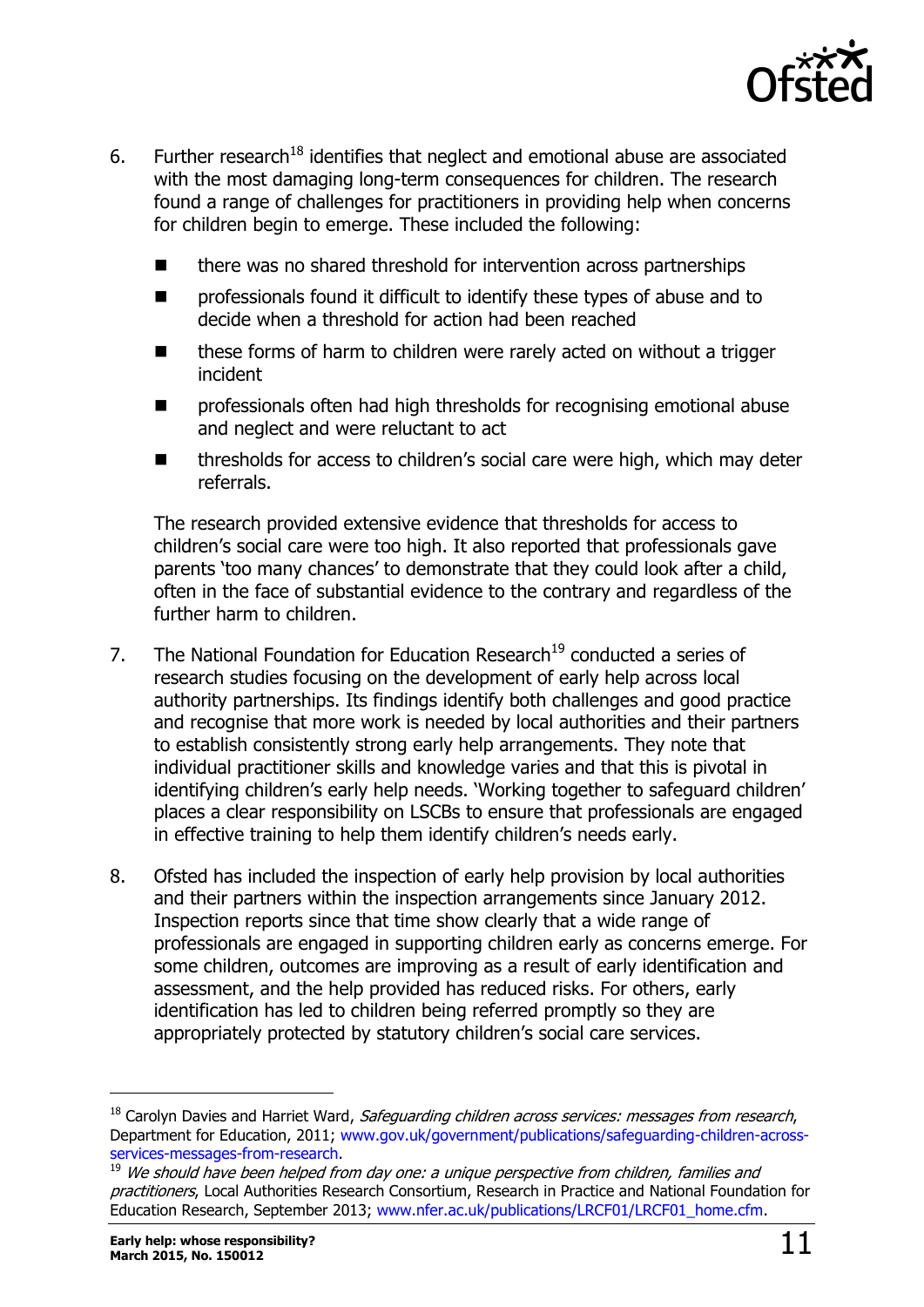

9. However, inspection findings reflect much of the research evidence. Local authorities and their partners face significant challenges in maintaining consistency and quality of practice, and in understanding roles and responsibilities for early help provision. The strategic vision of local authorities and their partners and their response to the early help needs of children require strengthening in many local authorities. The quality assurance of early help work, including the quality of early help assessments and plans, needs to improve. The effectiveness of the response to identified needs, management oversight and application of locally agreed thresholds should be more consistent. In addition, there is very little evidence about the impact of early help where there are concerns about children and their families.

## <span id="page-11-0"></span>**Methodology**

- 10. This report summarises the findings of the thematic inspection, exploring the responses of professionals when they identify that children and their families need help.
- 11. Inspectors visited 12 local authority areas, which varied in size and included counties and metropolitan areas with a range of rural and urban features. They examined 56 early help cases for children in total. For each of the early help cases considered, inspectors met at least one professional from a partner agency providing support to the individual family. They also met 31 parents and six young people across the 56 cases.
- 12. Inspectors examined an additional 84 cases referred to children's social care alongside the social workers responsible for decision making on these cases. Of these, 47 cases received no further statutory intervention. In the remaining 37, a social worker completed either an initial or core assessment before taking the decision that no further statutory intervention was required. Inspectors also spoke to the 62 workers in partner agencies who made these referrals.
- 13. Inspectors met LSCB members, local authority and partner agency staff in connection with local early help commissioning and quality assurance arrangements.
- 14. The key areas that the thematic inspection considered were:
	- the arrangements in place in local areas to ensure that children and families needing early help are identified at the earliest opportunity
	- whether professionals use locally agreed thresholds effectively to provide an appropriate response to concerns about children
	- **E** arrangements to assess children's needs and plans made in response
	- $\blacksquare$  the extent to which professionals seek to understand the individual experiences of the child living in the family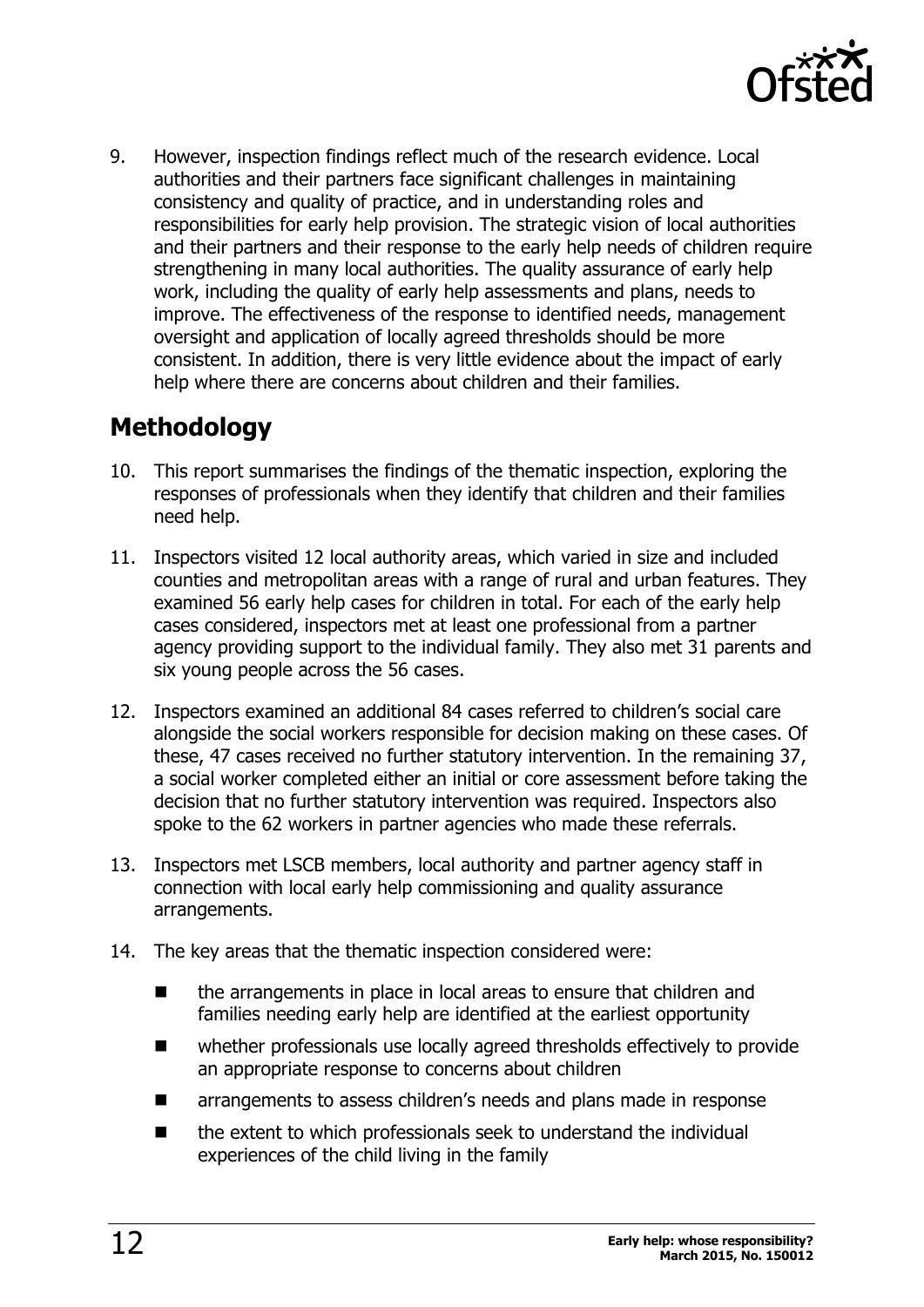

- whether the early help provided is routinely reviewed to ensure that individual children's circumstances are improving, risk is reducing or that further action is needed
- the extent to which professionals working with families understand their role and how to effectively escalate their concerns
- the extent to which professionals work together to monitor and evaluate the impact of early help for children and families and how this information is used strategically
- how effectively LSCBs evaluate multi-agency early help and whether they oversee professional training and support
- whether professionals are aware of and use research and learning from serious case reviews in relation to early help and the impact this has on professional practice.
- 15. Good practice in a range of authorities is highlighted in this report. These examples illustrate particular aspects of the work; they are not intended to suggest that practice in a local authority was exemplary in every respect.
- 16. This report brings together themes identified across all local authorities visited for the purpose of this inspection. Not all findings in this report were evident in each local authority visited.
- 17. Where case studies are referenced, contextual details such as the child's age and/or gender may have been changed to maintain confidentiality.

# <span id="page-12-0"></span>**Findings from practice**

### <span id="page-12-1"></span>**Early help provision**

- 18. A wide range of professionals working in universal services are identifying additional needs for children and families.
- 19. Inspectors considered 56 early help cases. The children concerned had a variety of needs that led to professionals from different disciplines working together to support them and their families. These needs included:
	- parents struggling to manage their child or children's behaviour
	- children with a learning difficulty, such as an autistic spectrum disorder
	- a child displaying inappropriate sexualised behaviour
	- **EXECUTE:** parental or child isolation
	- low-level parental mental or physical ill health
	- **u** vulnerable young parents
	- bereavement
	- parental alcohol misuse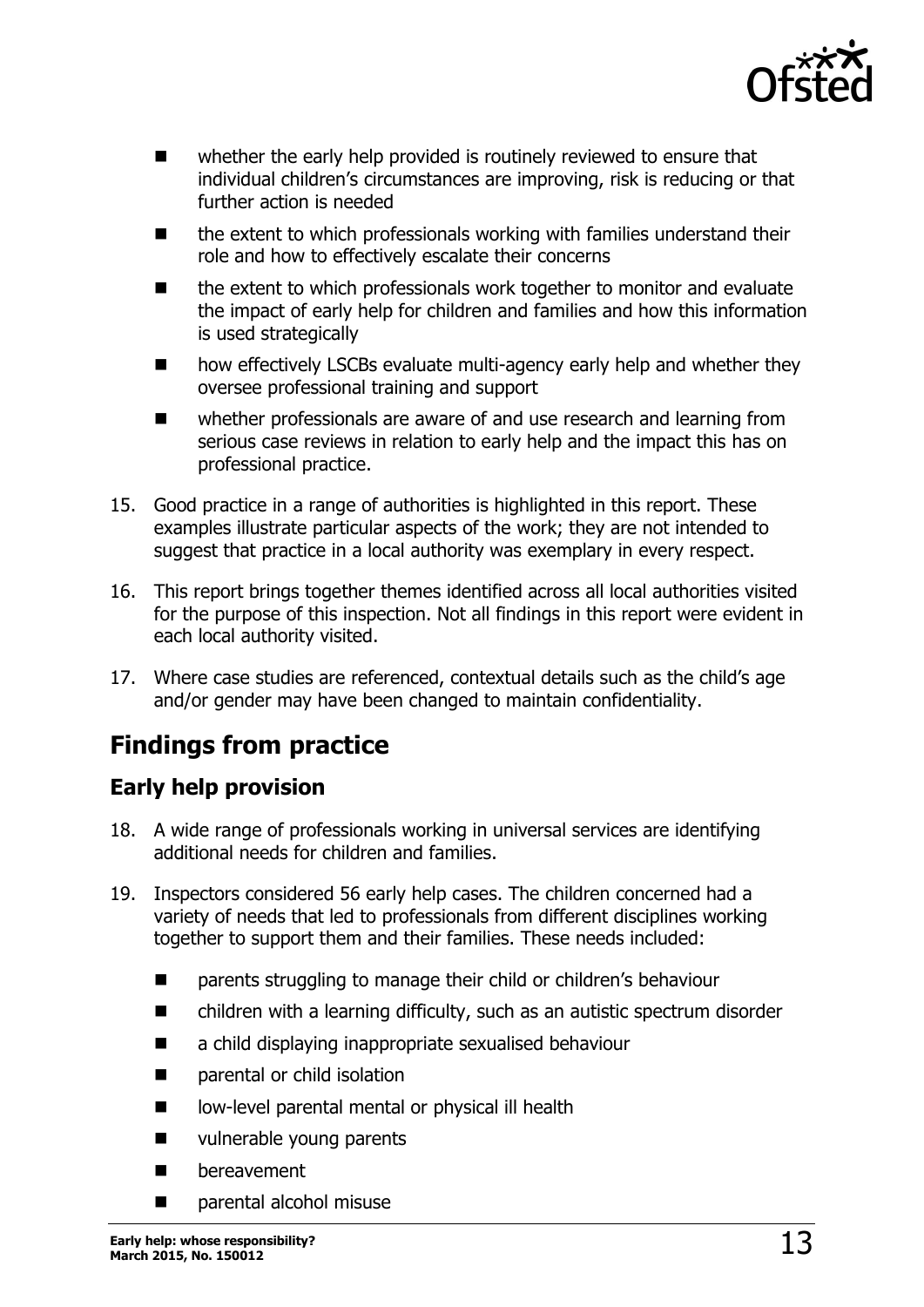

- financial difficulties/debts
- **E** parental learning difficulty
- early neglect
- housing difficulties (overcrowding and homelessness)
- $\blacksquare$  risk of school exclusion
- poor attachment between child and parent
- child's low self-esteem.
- 20. Inspectors found that thresholds were appropriately considered and used in all but three of the early help cases examined. These cases were referred back to the local authority for further assessment as children were considered to be experiencing significant harm.
- 21. Inspectors closely reviewed early help cases alongside a professional involved in working with the family. They found that opportunities to intervene earlier were missed in over 40% of the cases. In a very small number of cases, despite the efforts of professionals, parents had refused offers of help and professionals appropriately judged that this refusal did not warrant referrals to children's social care at that time.
- 22. These missed opportunities were attributed to a number of factors, including delays in information-sharing between agencies, delays in providing services following assessment and parents not being given support when they first asked for help. Most significantly, in six of the cases, the families had longstanding identified needs that, historically, individual agencies had only responded to in a crisis. In these cases, until the current early help intervention, agencies had failed to work together to support these families at an earlier point.
- 23. In one case, a family was known to children's social care and received child in need services in 2011. The social work assessment at that time did not robustly assess the parents' long-term ability to respond to the children's changing needs as they got older. As the children got older, the parents, who had moderate learning difficulties, were not able to manage the children's changing needs. No one agency had a good oversight of the family's circumstances after the case had been closed. As a result, different schools responded reactively to the issues as they arose with each individual child in school rather than supporting the family and understanding the child's experiences in the family home environment. The parents always responded to schools and accepted any help willingly. This masked and deflected attention from the experiences and neglect of the children.
- 24. The quality of the early help assessments undertaken with families was too variable. Inspectors considered fewer than half of the assessments to be of good quality. Poor assessments routinely: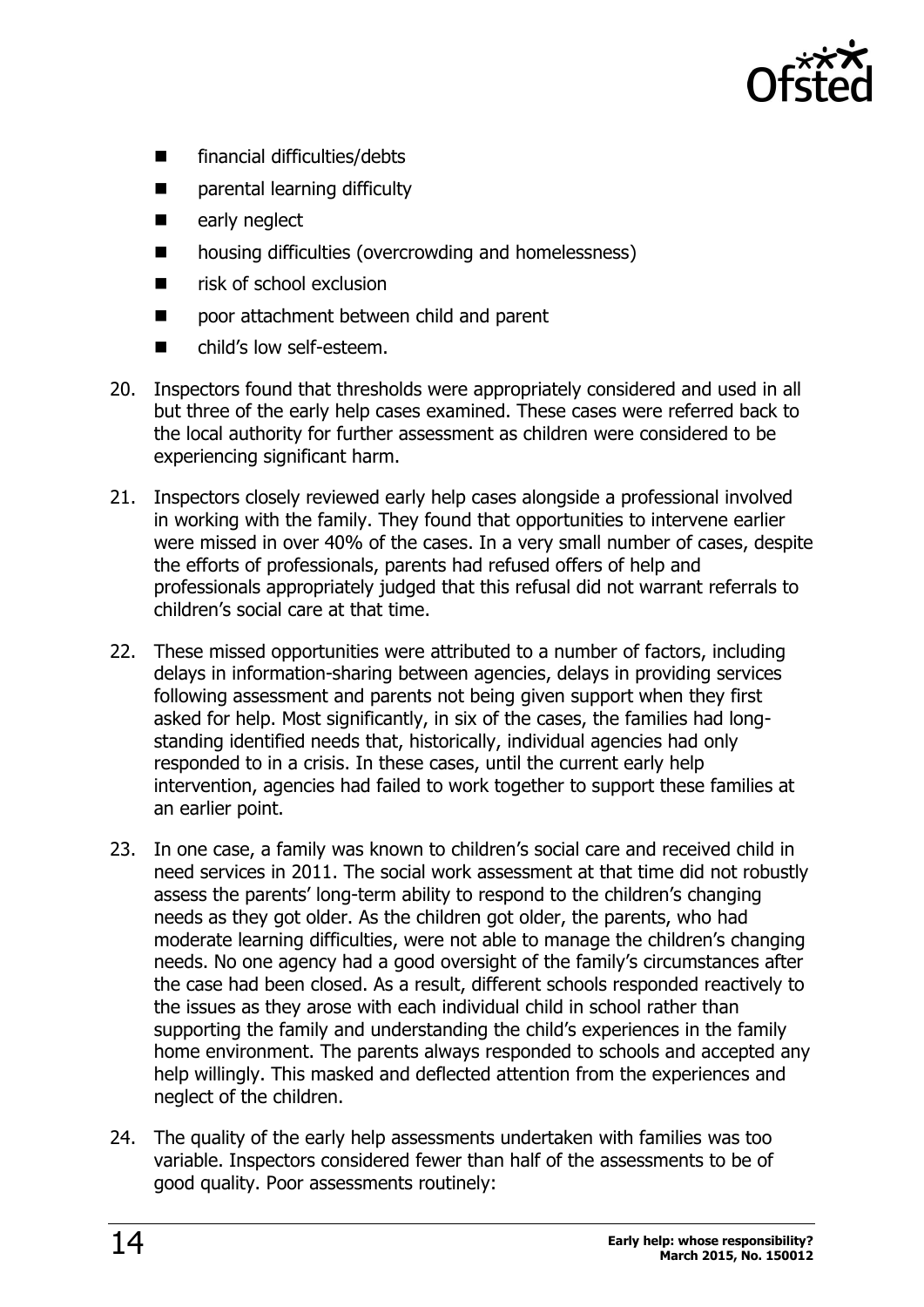

- failed to analyse information
- were overly descriptive and so not clear about strengths and concerns
- relied heavily on one parent's self-reporting, with limited or no input from professionals
- did not consider the family's history nor consider the significance of the current issues
- **EXECUTE:** focused too much on the parent rather than the impact of the parent's difficulties on the child
- contained limited information about the father or other partners even when they were part of the household.
- 25. Too many assessments did not include the views of children. In almost a third of cases, the inspector specifically noted the absence of the child's voice or sufficient understanding of their experiences, where this would have been expected given the child's age. In almost all of these cases the assessment was also found to be too focused on the adults' needs and not sufficiently childfocused. For example, an inspector noted:

'… the young person was not consulted despite being 15 years old. There was a lot of information about his behaviour in the assessment which attributed a sense of blame to the child. I would be uncomfortable with this young person reading the assessment as it was not child centred'.

- 26. Good assessments were characterised by:
	- **E** a professional speaking to the child about their experiences and asking for their thoughts and feelings about their circumstances
	- consideration of brothers' and sisters' needs individually
	- the participation and consent of both parents
	- $\blacksquare$  the family's history informing the findings and decisions
	- all professionals known to the family contributing to the assessment
	- comprehensive information
	- needs, risks and strengths being clearly identified
	- sound conclusions based on good analysis of information.

In areas where professionals used a standardised assessment tool, assessments were generally of better quality. For example, in Milton Keynes, professionals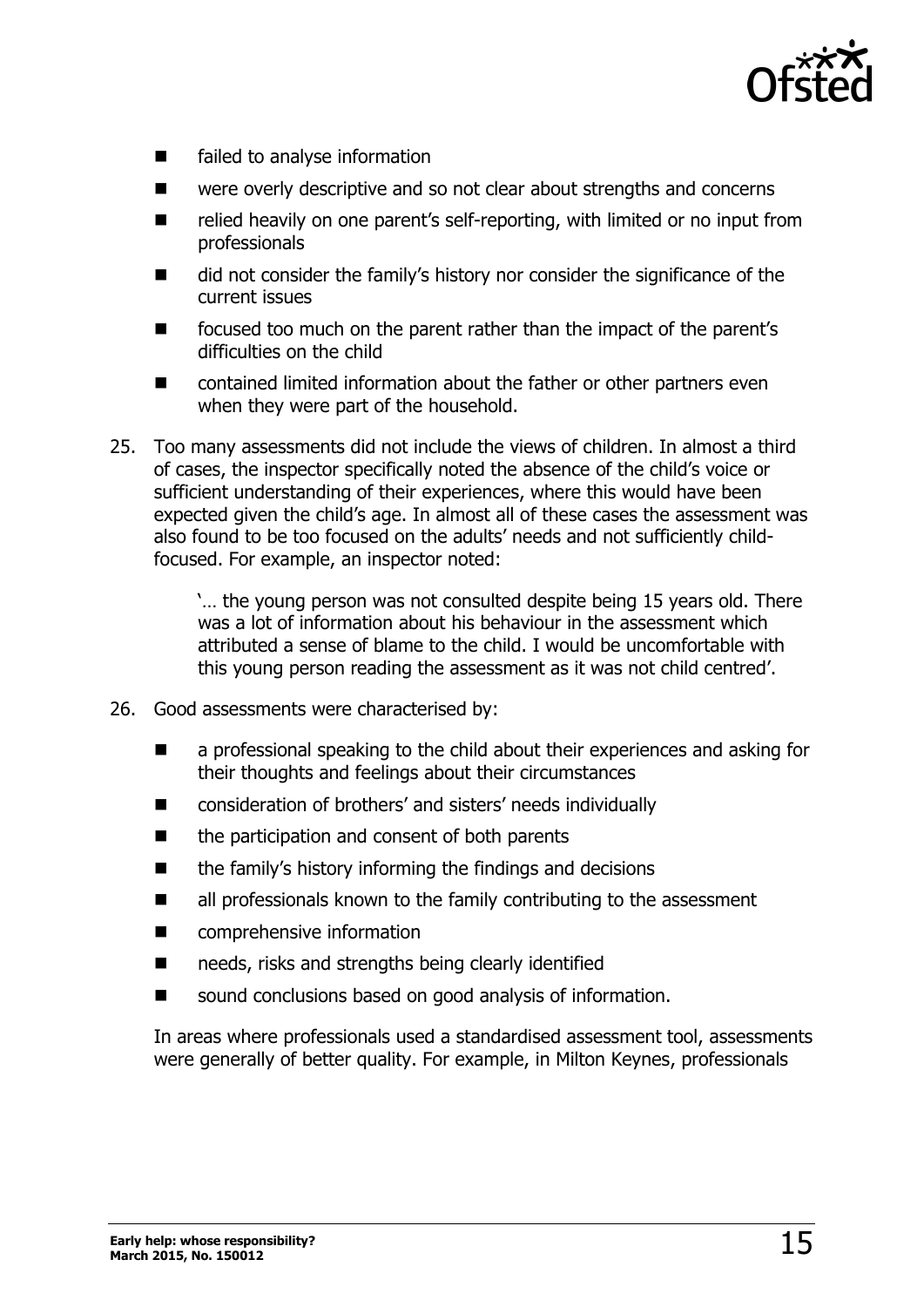

used the Signs of Safety<sup>20</sup> model for early help assessments. In one case, an inspector noted that:

'… the use of this model assisted professionals to identify strengths, needs and risks within the family … information is gathered from the professionals who know the children and the parents; history has been considered well (which leads to a time limited emphasis to the plan); the children have all been spoken to alone and despite the very low levels of speech of the five-year-old, efforts were made to communicate with her at school by those who know her well.'

- 27. In another local authority, some professionals conducted early help assessments using an 'Evaluation Wheel'. This is a graphical tool that invites parents to rate their level of confidence in areas such as 'using services in the community', 'parenting skills' and 'feeling good about myself'. The areas to work on are drawn from these ratings. The exercise is then repeated when the intervention is reviewed in order to measure impact. Although simple, this tool is effective in both engaging parents and in measuring the impact of work.
- 28. Inspectors saw some good practice with proactive steps being taken to ascertain the child's wishes and feelings as well as understand what life was like for them in their household. In just over a quarter of assessments, inspectors found that the child was spoken to directly and that this contributed to a good assessment. In other assessments, there were good observations of very young children from professionals who knew them well. One inspector noted that:

'the worker clearly has engaged the child and you get a sense he is at the centre of the assessment. His voice can be clearly heard in the narrative.'

- 29. Engaging fathers or male partners living in the household, was a significant failing of early help work. Both parents were sufficiently included in the assessment and plan in only two fifths of the early help cases. Of the remaining cases, a further two fifths of fathers were excluded without rationale. A third were available but not sufficiently engaged. One fifth of fathers were not involved in early help work because they were no longer in contact with the child or as a result of significant domestic abuse.
- 30. In over two thirds of cases, the subject child had brothers and sisters. The majority of cases paid good attention to siblings who were also the subject of an early help assessment, high numbers of which also had an early help plan. Others were appropriately deemed not to require a plan following assessment. Some assessments grouped children's needs and did not provide details about the children's individual needs. In others, brothers and sisters were not considered. This meant that for almost a quarter of cases opportunities were

 $\overline{a}$ 

 $20$  The Signs of Safety model is a strengths-based and safety-organised assessment and planning framework for child protection practice and was originally developed in Western Australia by Turnell and Edwards; [www.signsofsafety.net/signs-of-safety.](http://www.signsofsafety.net/signs-of-safety)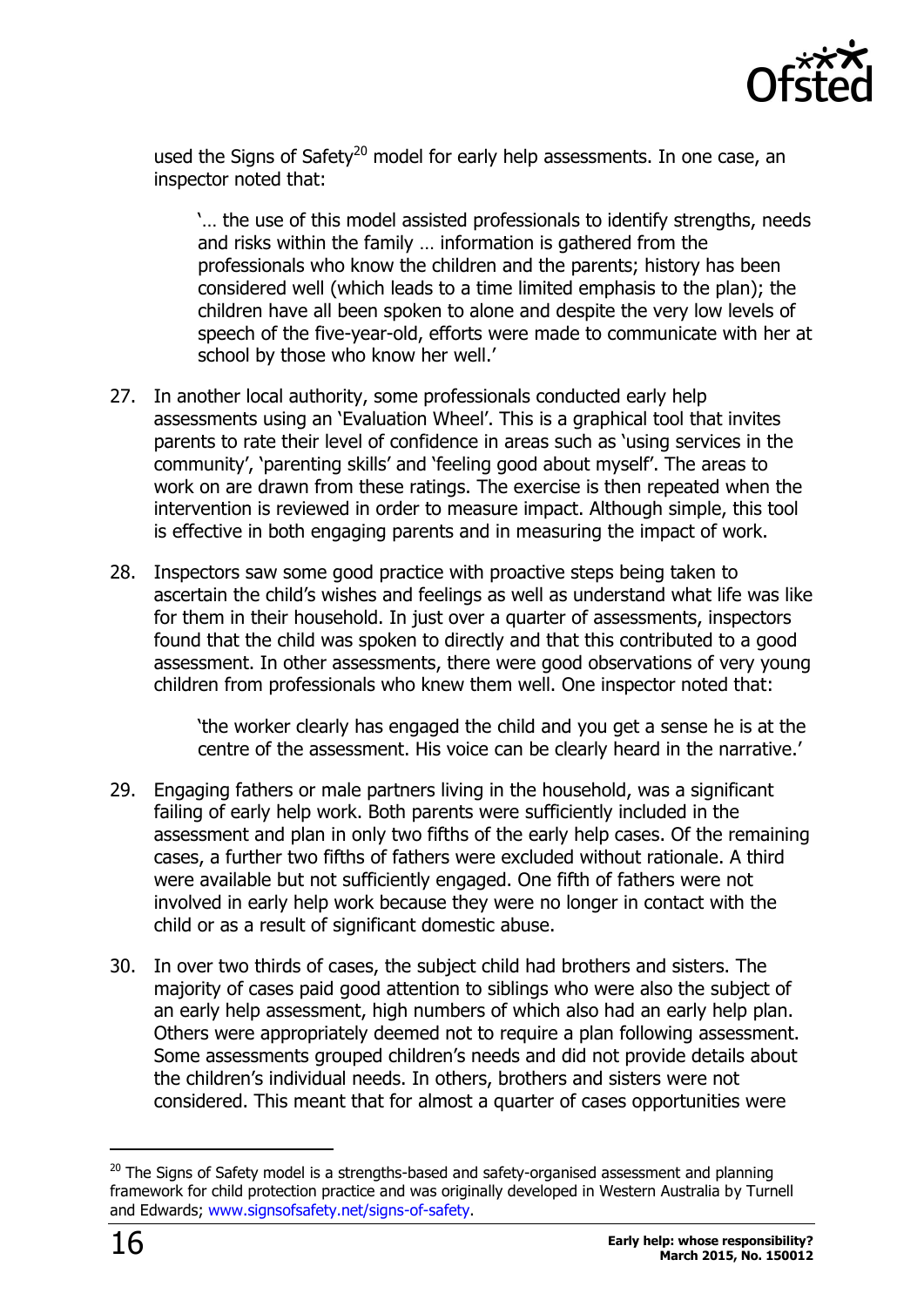

missed to assess and support these other children in the family. In one local authority, the standard early help policy, which was well known by professionals, required them to assess the needs of all children in the family. This assisted professionals to think holistically about families.

- 31. In just over a third of the early help cases, inspectors saw effective planning that was contributing to improving outcomes for children. This included regular reviews of plans focused on outcomes and good use of 'distance-travelled' tools that attempted to measure and evaluate the desired outcomes. Practitioners were able to evidence a wide range of improvements in the child's circumstances. These included:
	- improved school attendance
	- reduced short-term school exclusions
	- reduced inappropriate sexualised behaviour
	- reduced isolation
	- improved presentation
	- **I** immunisations being up to date where they had been absent previously
	- **n** improved progress in meeting developmental milestones
	- **E** academic improvements
	- **E** improved housing and home conditions
	- care arrangements stabilising
	- **E** improved speech and language.
- 32. Practitioners were also able to evidence improved parental behaviours that were having a positive impact on the child. These included:
	- more consistent behaviour management and routines
	- parenting that had improved after attending a parenting course
	- increased emotional warmth demonstrated to the children
	- parents engaging with and taking advice from professionals
	- **n** improved mental health
	- **a** reduction in debt
	- a reduction in drug/alcohol misuse
	- gaining employment.
- 33. In almost all cases, practitioners were able to verbally articulate that outcomes for children had improved, although this was often absent from written records. Written plans were not sufficiently outcome-focused so they did not assist professionals in knowing when a goal had been reached or in measuring progress towards a goal. In almost half of the early help cases, inspectors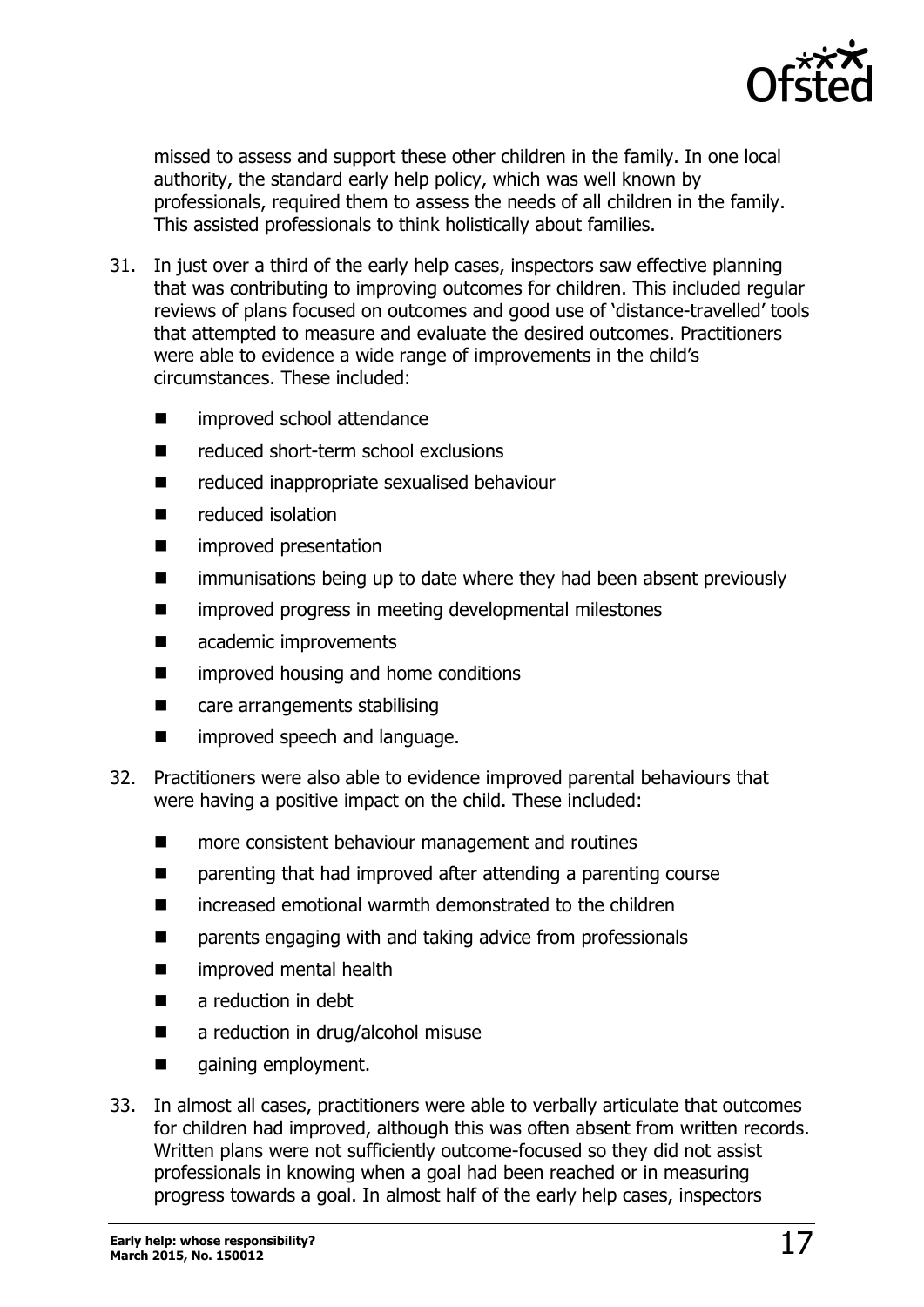

reported deficiencies in the plan and in ongoing work. Four cases had no written plan. Some plans did not feature the needs identified in assessments. Most significantly, inspectors found that in almost three quarters of the deficient plans actions were overly focused on parents and it was not clear how the action would improve the child's outcomes. A large majority were not sufficiently specific or measurable, did not set achievable goals, contained no plans to review and did not set timescales in which changes needed to be achieved.

34. Too many plans and subsequent reviews did not clearly establish whether the child's circumstances were improving, neither did they hear from children. While almost all cases had plans, in too many instances plans were not being reviewed regularly. Because plans were not outcome-focused, where reviews took place the meetings did not effectively consider progress in relation to the plan. Plans were too often a list of actions that did not identify the outcome to be achieved for the child or how these actions would improve the child's circumstances. Many made the assumption that the issue would be remedied with the action taken; for example, many required a parent to attend parenting sessions. While the parents may have attended, there was rarely subsequent analysis about whether this attendance had improved either the parenting or the child's circumstances and experiences.

#### <span id="page-17-0"></span>**Referrals to the local authority**

- 35. In order to consider the application of local thresholds, inspectors examined referrals to the local authority. These included cases that did not progress beyond the point of referral and those that progressed to a formal assessment followed by statutory intervention then ceasing. Inspectors spoke to 62 referring professionals as well as social work staff who made decisions about these specific referrals. Over a quarter of these professionals said they struggled to understand and apply local thresholds. They were not always sure which cases should be referred to the local authority.
- 36. In just over three quarters of the cases closed at the point of referral, this decision was considered to be appropriate. Professionals highlighted concerns about the child in the vast majority of these referrals. Children's social care appropriately judged that the level of concern raised did not reach the threshold for statutory intervention. However, while statutory intervention was not required, children and families would have benefited from an early help offer. The opportunity to put this in place was missed for some.
- 37. Almost a quarter of cases were closed inappropriately by children's social care at the point of referral. In these cases:
	- $\blacksquare$  risk was not well considered and action was not taken when it should have been
	- there was a re-referral for the same issue in the subsequent three months that could have been addressed with the information known originally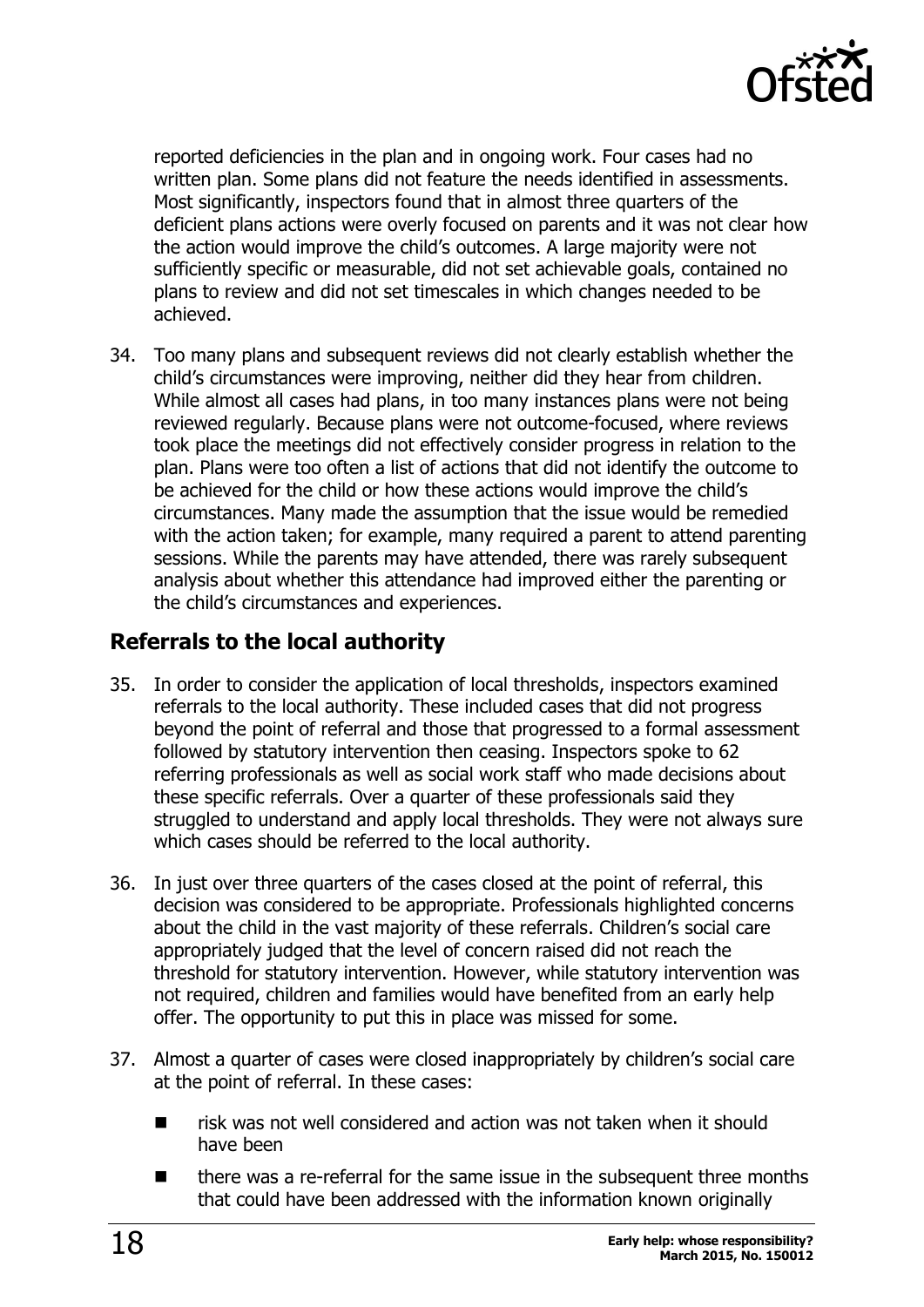

- the referral quality was poor and the referral was closed without children's social care speaking to the referrer to establish the reason for their decision
- the case was closed without the completion of identified tasks.
- 38. The quality of referrals varied, although most provided sufficient information alongside information already known by children's social care. However, in a small number it was not clear why the referral was being made and what the concerns were about the child. This required further follow-up by children's social care and demonstrated that not all professionals had a sufficiently welldeveloped understanding of how to make referrals. Where referrals were of a good quality they:
	- **Now** were timely
	- contained the following features:
		- concerns about the child and a rationale for referral
		- references to the locally agreed threshold document
		- $-$  clarity about how the concerns impacted on each child in the family
		- $-$  evidence that concerns had been discussed with the parent and consent had been sought and obtained
		- context and historical information, including the effectiveness of previous help
		- $-$  a balance between positive factors and risk
		- $-$  a summary of the views of other professionals
		- $-$  identification of any language barriers or the need for an interpreter.
- 39. Almost two thirds of the referrals that progressed to a formal assessment and were then closed involved children who had been referred previously. In the 12 months before these referrals, one fifth of children had more than one referral with one child having been referred four times. This child had not been the subject of an early help assessment and no plan was in place to meet previously identified needs. Despite previous referrals and ongoing involvement of single or multi-agency work for a small number of children at the time of the referral, only one referral from the sample was supported by an early help assessment. This indicated that early help assessments were not being used effectively to assess and identify needs for all children.
- 40. Professionals making these referrals clearly understood their responsibility<sup>21</sup> to refer concerns about children's welfare to local authority children's social care. They understood that this was the basis of good information-sharing. What was

 $\overline{a}$ 

 $21$  Working together to safeguard children – a guide to interagency working to safeguard and promote the welfare of children, Department for Education, March 2013; [www.gov.uk/government/publications/working-together-to-safeguard-children.](http://www.gov.uk/government/publications/working-together-to-safeguard-children)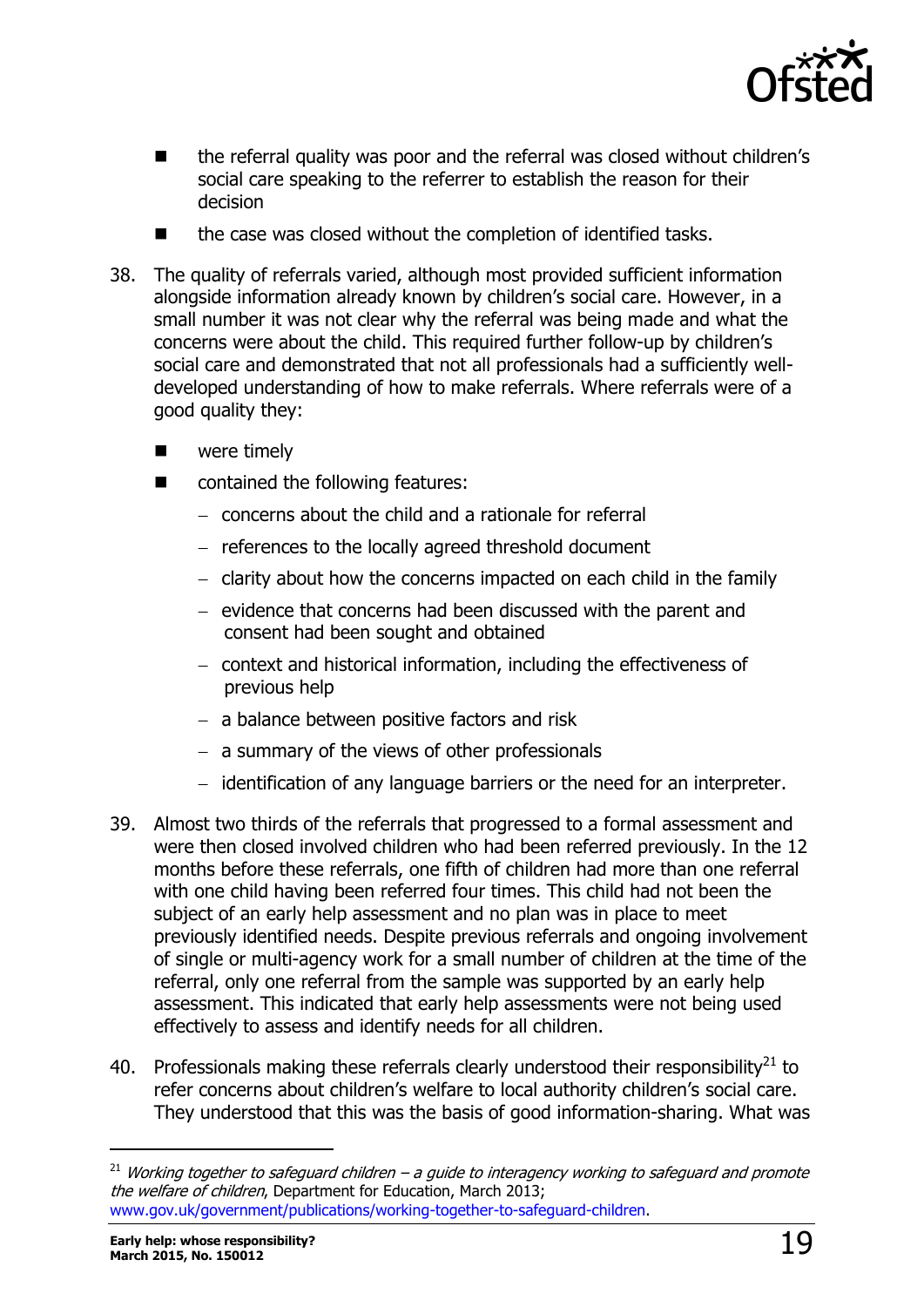

not often explored was the consideration given to locally agreed thresholds and what support the child needed as a result of the identified concerns. Almost half of the referring professionals indicated that they took no further action when children's social care closed the case. They saw their duty ending with making the referral and they did not seek to secure early help for the child. One professional indicated that they 'keep referring until children's social care accepts the case'; this was not an unusual response. In some cases, professionals referred issues that did not meet the statutory threshold and did not accept or understand the decision from children's social care. In others, professionals did not understand how to escalate concerns appropriately when disagreeing with decisions made by children's social care about next steps.

- 41. Local authority staff and partners were overwhelmingly positive in their verbal accounts about training that enabled them to identify and respond to children's needs. Almost all were confident about when referrals should be made to children's social care. This confidence, however, was not apparent in practice where too many referrals were made to children's social care without professionals considering the locally agreed thresholds and whether early help intervention would be more appropriate.
- 42. When children's social care undertook formal assessments and decided that statutory intervention was not required, practice in regard to securing support for early needs was insufficiently robust. For some children, social care took proactive steps to negotiate agreement from partner agencies to offer specific support to the family. In too many cases, children's social care ended their involvement without securing appropriate support for children. Either partners were not advised of these needs or weak arrangements were tentatively agreed. Such examples of poor arrangements included partners agreeing to 'keep an eye on things and re-refer if we are worried again' or 'school will monitor'. Such responses did not reduce the risk of future escalation and left children's needs unmet.
- 43. These examples demonstrate continued confusion about partnership roles and responsibilities. Some professionals are not always clear about their role and responsibility to intervene and support families when the threshold for statutory intervention is not met. Neither is it clear what role and responsibility statutory services have to ensure that children and families receive the help they need when it is not their statutory duty to provide those services.
- 44. 'Working together to safeguard children' requires that for referrals:

'Feedback should be given by local authority children's social care to the referrer on the decisions taken. Where appropriate, this feedback should include the reasons why a case may not meet the statutory threshold to be considered by local authority children's social care for assessment and suggestions for other sources of more suitable support.'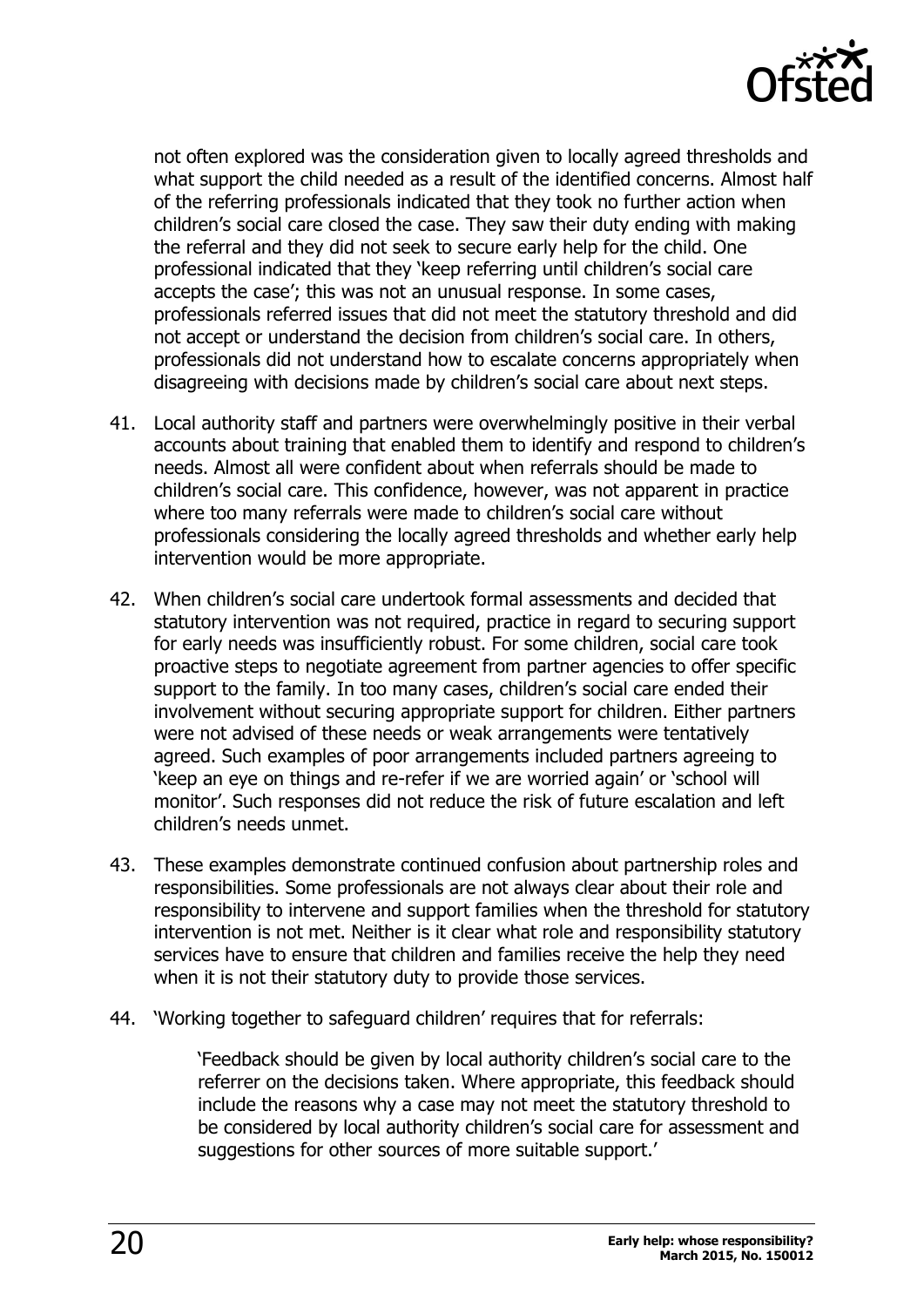

This element was considered as part of the thematic inspection and we found significant inconsistency in practice.

- 45. Inspectors examined 84 referrals made to children's social care that ended in no further statutory involvement. Of these, almost two thirds of referrers were provided with the outcome of their referral; a third were not. What was equally significant was that partner agencies did not hold children's social care to account and seek feedback on referrals. Almost one third of these referrers confirmed to inspectors that they had not been informed of the outcome of the referral they made. Many had no expectation that they would be informed of the outcome. They saw it as their role to pass information to children's social care to make decisions. A picture of poor cooperation, a lack of shared accountability by local agencies and poor compliance with statutory requirements compounds Ofsted's concern about the lack of clarity of the levers available to pursue help for families with additional needs to those provided in the universal services. Our evidence from this inspection indicates that in 30% of cases examined not all children and families with additional needs were given help when they did not meet the threshold for statutory intervention. A question remains about who is responsible in such a scenario?
- 46. Children's social care identified half of all children referred as having needs that did not meet the threshold for ongoing statutory intervention but who would benefit from an early help offer. Some help was offered to many of these children through interagency discussion with professionals and with parents' consent. For over a quarter of them, this opportunity was lost due to the poor coordination and shared accountability between agencies to ensure that children who need help are given support that meets their needs.

## <span id="page-20-0"></span>**Monitoring and evaluating the effectiveness of early help**

#### <span id="page-20-1"></span>**Management oversight**

- 47. Overall, there were significant weakness in the quality and focus of supervision and management oversight of early help cases. In the large majority of cases, professionals verbally reported that they received some formal management oversight of individual cases. A small but concerning number reported that there were no formal arrangements.
- 48. Despite the positive verbal feedback from professionals, inspectors only saw written records of management oversight in just over half of the early help cases. In a third of these cases with a manager overseeing them, written records of management oversight were held separately from the child's file. Of those that had a written account of management oversight, fewer than half considered the effectiveness of the child's plan. Even fewer considered whether the plan was improving the child's circumstances and experiences. Managers also missed opportunities to challenge poor professional practice.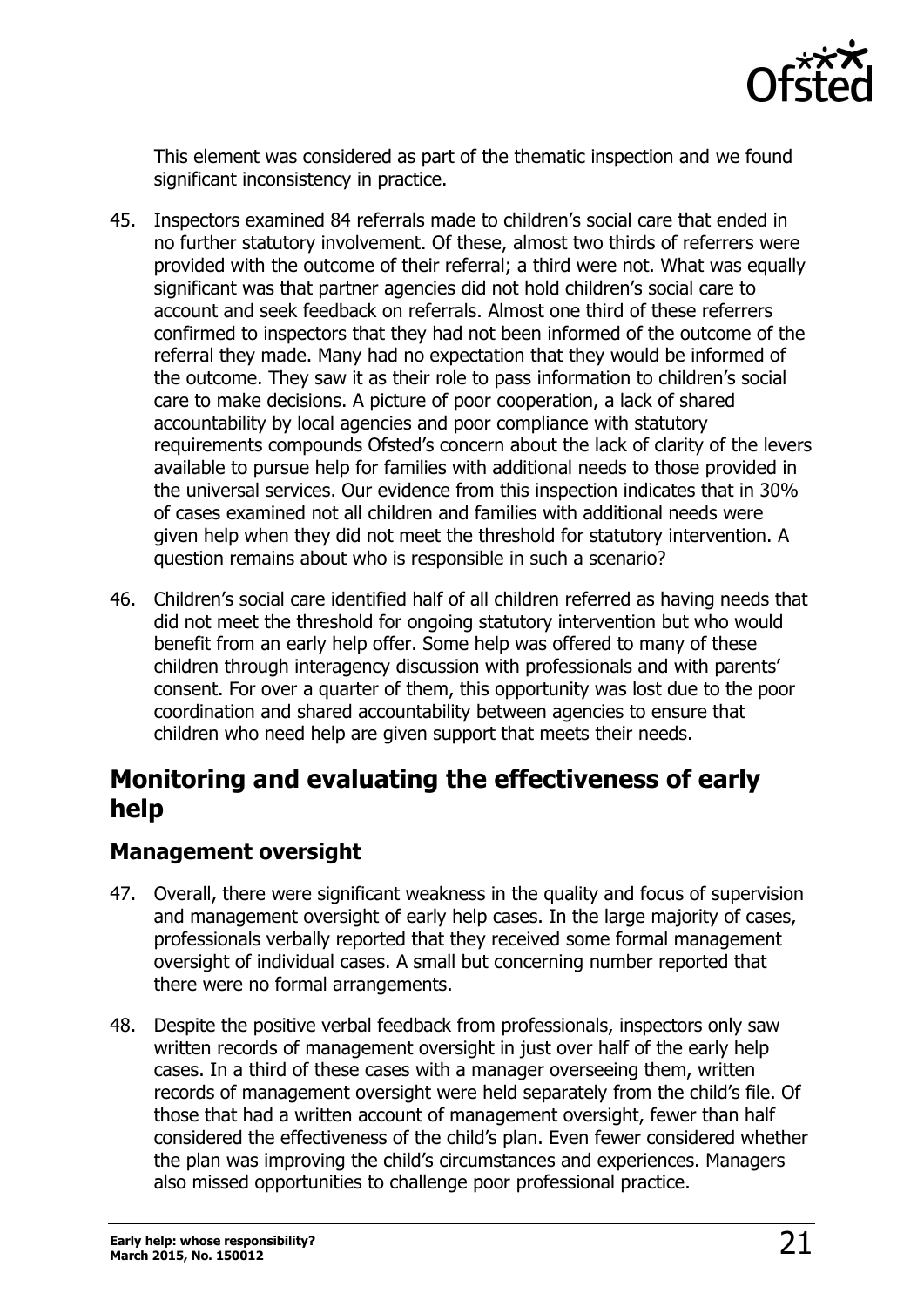

- 49. None of the local areas had developed a multi-agency process for the standard and quality of management oversight that should be offered to professionals who contribute early help. Each professional had different arrangements depending on the agency that employed them.
- 50. The significant variability and quality of management oversight across agencies meant that the effectiveness with which concerns for children were being managed and reduced across agencies was limited. One LSCB conducted a systems review and found that early help cases were not consistently reviewed by a manager. Other LSCBs were often unaware of the level and consistency of management oversight offered to individual staff on early help cases. Most LSCBs relied on section 11 audit returns to confirm that appropriate supervision and management oversight arrangements were in place. None had given sufficient scrutiny to these returns to be assured that effective management oversight, specific to early help cases, was in place.
- 51. All professionals felt that they were able to access a range of formal and informal support both internal to their own organisation and externally. Very few described feelings of isolation in dealing with early help work. They regularly used their peers and professional networks to seek advice. For example, in one area, a practitioner described meeting with her peers on a weekly basis to discuss cases where workers felt that they may be 'stuck'. The worker was assisted by the wide variety of skills and knowledge in the team.
- 52. Where early help coordinators existed they were highly valued. The large majority of professionals identified that they had good access to social workers within children's social care or within multi-agency safeguarding hub arrangements and welcomed the opportunity to test out the application of thresholds in early help cases where the child's situation did not seem to be improving.

### <span id="page-21-0"></span>**Quality assurance**

- 53. Quality assurance and audit activity of early help work was not well established or developed. Workers in just over a quarter of the early help cases reported that the case had been subject to a quality assurance process or audit. Some audits only looked at process and compliance factors rather than the quality, impact and outcomes of the early intervention for the child and family. Other workers reported that, although they had been aware that an audit had been undertaken, they had received no feedback on how their practice could be improved.
- 54. A few examples of good audits were seen. In one local authority, an audit of the initial early help assessment and plan had been undertaken approximately six weeks after the early help plan had been put in place. The audit template was good in that it sought to identify and evaluate the quality and impact of the multi-agency intervention on the experiences of the child. The audit was appropriately challenging of the lack of management oversight recorded on the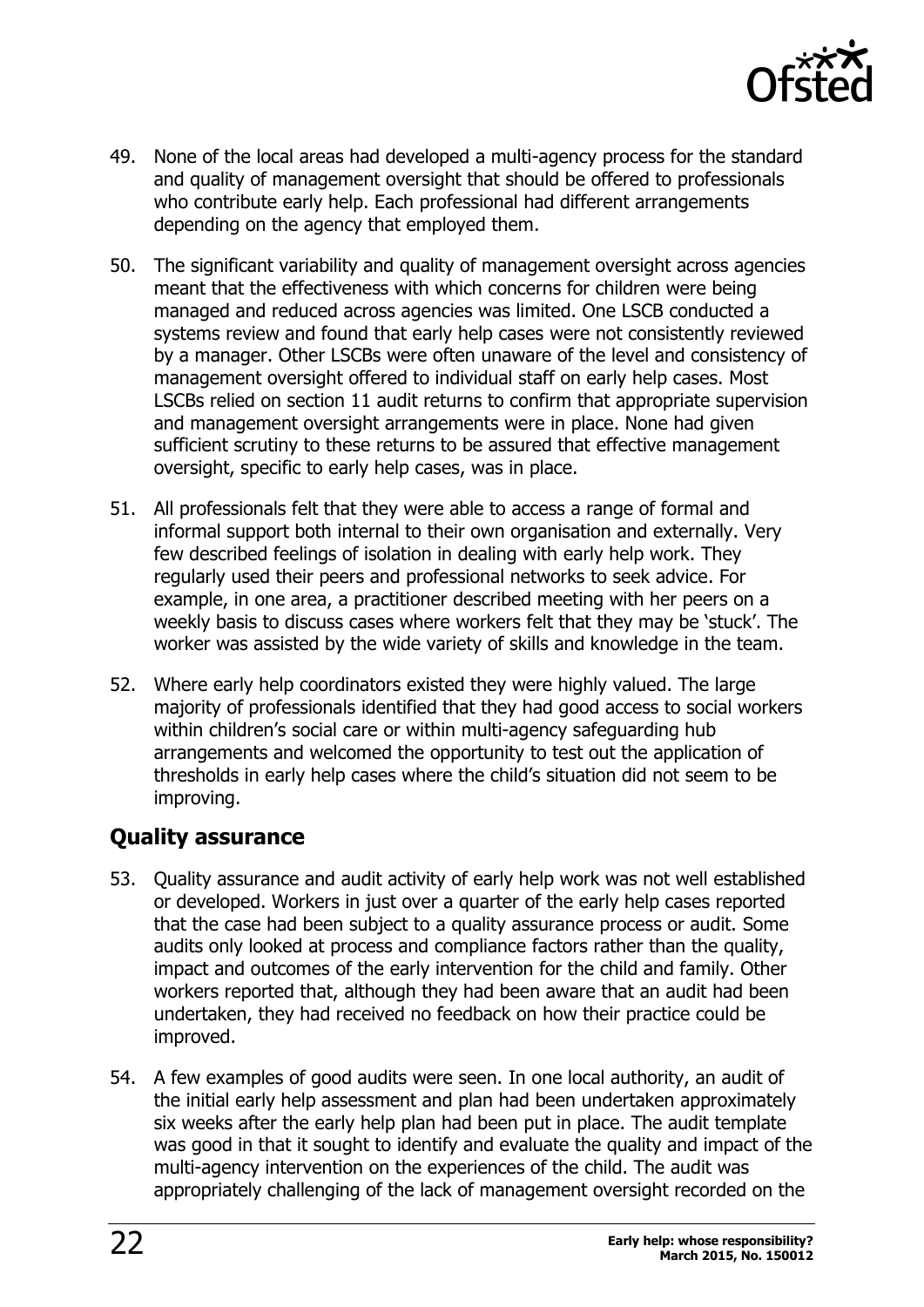

file. It made appropriately positive comments about the assessment, plan and the impact to date of the plan on the child's experiences. It sought to ensure that the children's experiences were being considered and reviewed and how the parents contributed to the plan. The audit was shared with the professional with responsibility for coordinating the early help plan and the manager so that the improvements could be embedded into the service.

- 55. The current approach to quality assuring and monitoring the effectiveness of early help is disparate, disjointed and significantly underdeveloped. Some LSCBs have undertaken audit activity that has a specific focus on the effectiveness of early help, although it is acknowledged by most that audits are overly process-focused and do not adequately focus on outcomes for children. Five LSCBs were yet to commission audit work that examined the quality and effectiveness of early help work.
- 56. Local authorities and their partners have limited information on how early help is improving children's circumstances. Local areas can point to individual targeted services that have improved outcomes for a particular group of children in relation to specific needs, for example the high take-up of the nursery offer for two-year-olds or the reduction in the number of young people not in education, employment or training. Increasingly, commissioning arrangements are including outcome measures that seek to demonstrate the impact of the service on the child and family.
- 57. A range of creative early help initiatives indicate a level of awareness and a commitment to respond flexibly to the diverse needs of communities, with specific instances of success for some families. Examples from different local authorities include:
	- the Freedom Programme, which supports those who have experienced domestic abuse, was adapted to meet the needs of the local South East Asian community
	- early help health professionals worked with the Traveller community to build trust and relationships, which resulted in an increase in teenage girls from the community having the HPV vaccination
	- a culturally matched worker was employed to work within and engage the Polish community, which resulted in increased numbers of Polish mothers attending specific groups
	- the joint strategic needs assessment (JSNA) identified that 57% of children with autism had limited access and support – this led to specific work to obtain the views of children with autism, which resulted in a clear autism strategy and action plan.
- 58. The local authority and/or partners have not developed systems to identify whether success is sustained in the long term for children and their families. Furthermore, analysis by the local authority and/or partners does not yet sufficiently focus on whether the 'right' children are receiving early help and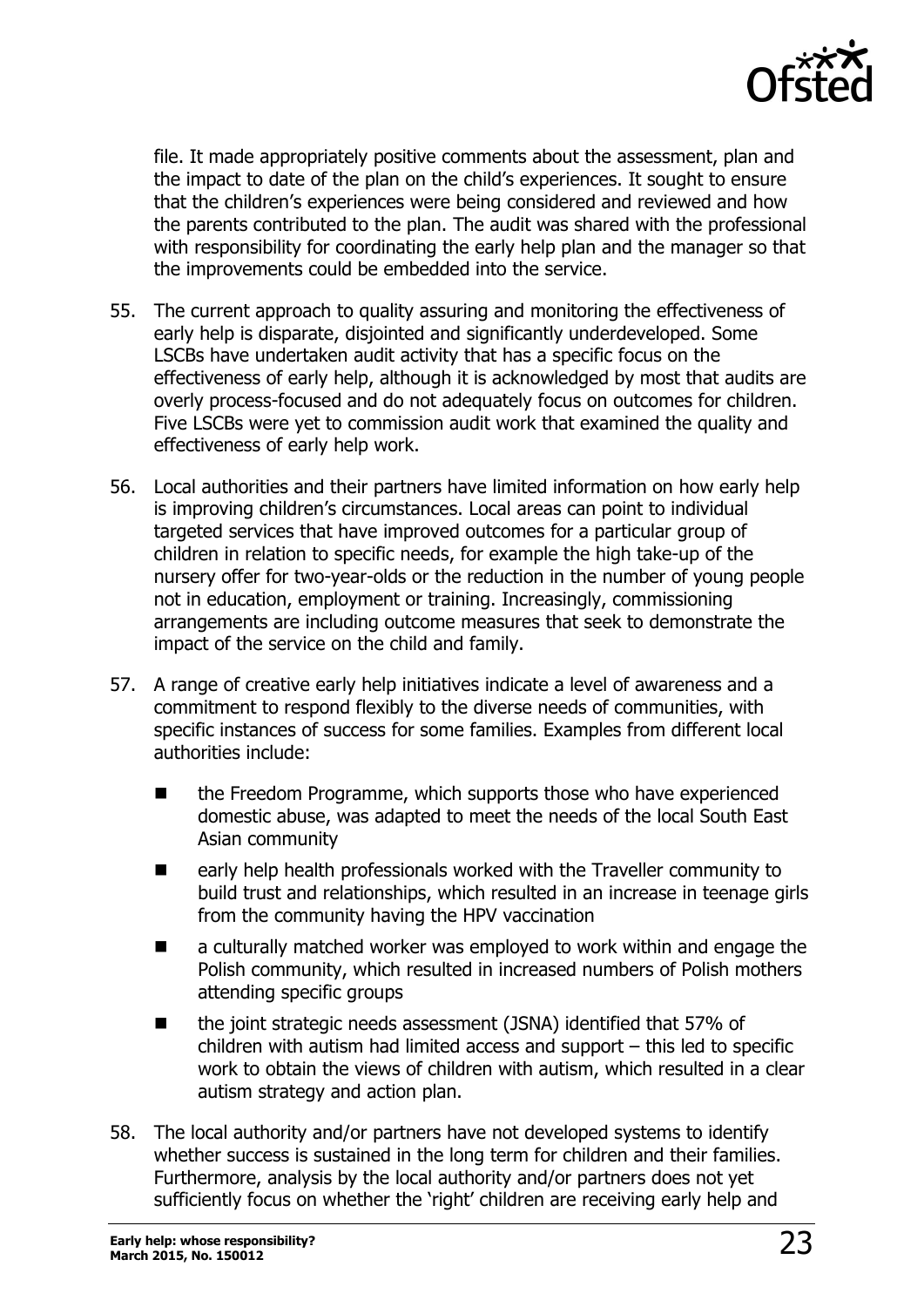

whether early help is reducing the numbers of children that require a statutory response. This is likely to mean that, even where outcomes for individual children can be seen to be improving through early help provision, there is no way of knowing whether early help services are targeting the most vulnerable children in the area. Partnerships find it more difficult to link success, or otherwise, between early help and those children who go on to receive statutory services or require children's social care intervention. Impact for children who receive early help and those who receive a statutory service are often seen separately and in isolation. Improved analysis that encompasses both early help and statutory services is needed to ensure that the 'right' children are receiving help when they need it and that the responsibility for help does not fall unfairly on the local authority.

## <span id="page-23-0"></span>**Roles and responsibilities**

- 59. The evidence on this inspection indicated that current statutory powers do not provide a sufficient focus for any one agency or partners collectively to give early help the priority that it requires. For example, referrals that did not progress to statutory intervention were not analysed to understand whether children's early help needs were met. Evidence further showed that children's needs were sometimes left unmet and no agency had overall responsibility to provide help. Again, in the absence of a duty for agencies to hold each other to account for early help arrangements, it is not known if they are effective.
- 60. The Munro Review recommended that the government should place a duty on local authorities and statutory partners to secure sufficient provision of local early help services for children, young people and families.<sup>22</sup> The government's response was that 'there is sufficient legislation to realise Professor Munro's vision of a transparent and coordinated offer of early help.<sup>123</sup>
- 61. Munro recognised the need for a legal framework to secure 'shared accountability for the early help offered to children and families whose needs do not meet the threshold for a social care service. $^{24}$  This thematic inspection demonstrated significant variability in the effectiveness of local shared accountability and coordination of early help services. Little has changed for many children in the absence of this duty because there is no statutory duty to enforce the shared accountability needed to deliver an effective early help offer. In many areas, a disconnect remains between statutory service provision and an early help offer for children.

-

 $^{22}$  Professor Eileen Munro, Munro review of child protection – a child centred system, Department for Education, 2011.

 $^{23}$  Progress report: moving towards a child centred system, Department for Education, May 2012; [www.gov.uk/government/publications/progress-report-moving-towards-a-child-centred-system.](file:///C:/Users/UDurojaiye/AppData/Local/Microsoft/Windows/Temporary%20Internet%20Files/Content.Outlook/AHDZ1NCH/www.gov.uk/government/publications/progress-report-moving-towards-a-child-centred-system)

 $^{24}$  Professor Eileen Munro, Munro review of child protection – a child centred system, Department for Education, 2011; [www.gov.uk/government/publications/munro-review-of-child-protection-final-report](http://www.gov.uk/government/publications/munro-review-of-child-protection-final-report-a-child-centred-system)[a-child-centred-system.](http://www.gov.uk/government/publications/munro-review-of-child-protection-final-report-a-child-centred-system)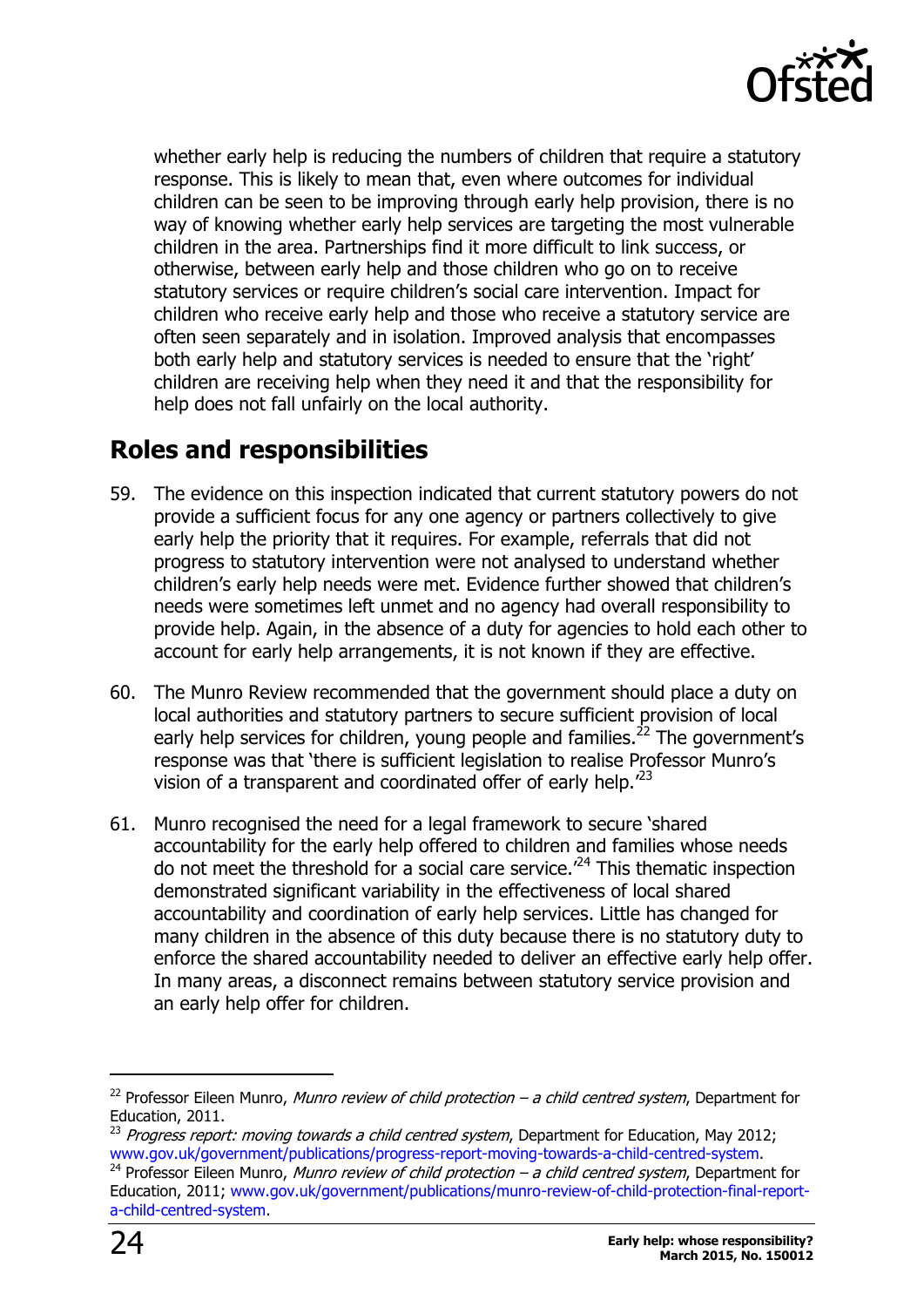

- 62. Not all partnerships had developed a shared early help strategy. In some, the early help strategy was led by the local authority and the local authority employed staff or commissioned services to coordinate, assess and deliver early help where needs were identified by partners. In others, a multi-agency early help strategy was in place or being drafted. None, however, had scrutinised the effectiveness of the delivery of the strategy and its impact on improving outcomes for children at the earliest point or reducing the need for higher cost, more coercive help.
- 63. For partnerships, the JSNA was the starting point and the statutory process by which they identified current and future health and well-being needs.<sup>25</sup> Many JSNAs failed to focus sufficiently on and prioritise potential child protection issues. For example, JSNAs did not routinely identify the prevalence of parental mental ill health, drug or alcohol misuse or domestic abuse. Furthermore, even fewer identified the numbers of children living in such households. These issues are well known indicators of potential future child protection issues.<sup>26</sup> Despite this extensive research, these indicators were not yet a key focus in JSNAs and were not used as a basis for early help provision. Without this shared information, early help services cannot be targeted to the children who need them most.
- 64. 'Working together to safeguard children' requires the LSCB to publish a threshold document that includes an outline of the process for the early help assessment and the type and level of early help services to be provided. In all the areas visited, the LSCB either had an agreed or a draft multi-agency threshold document. 'Working together to safeguard children' places no requirement on the LSCB to evaluate the effectiveness of the application of the threshold document. Without such a duty, this inspection found that while LSCBs have complied with the duty to have a threshold document, only two areas could confirm that specific audit work had occurred to test out whether thresholds were appropriately applied for early help work. Most audits focus on the application of thresholds on statutory work and do not consider early help thresholds.
- 65. Many LSCBs recognised that they had not yet developed data to enable them to 'assess the effectiveness of the help being provided to children and families', as required by 'Working together to safeguard children'. Many were still working to secure regular reporting regarding early help and, at best, measurements of impact were still in the very early stages of development. Evaluation across the continuum of early help and statutory services required further significant development.

-

<sup>&</sup>lt;sup>25</sup> Joint Strategic Needs Assessment and joint health and wellbeing strategies explained, Department of Health, 2011; [www.gov.uk/government/news/jsnas-and-joint-health-and-wellbeing-strategies](file:///C:/Users/UDurojaiye/AppData/Local/Microsoft/Windows/Temporary%20Internet%20Files/Content.Outlook/AHDZ1NCH/www.gov.uk/government/news/jsnas-and-joint-health-and-wellbeing-strategies-explained)[explained.](file:///C:/Users/UDurojaiye/AppData/Local/Microsoft/Windows/Temporary%20Internet%20Files/Content.Outlook/AHDZ1NCH/www.gov.uk/government/news/jsnas-and-joint-health-and-wellbeing-strategies-explained)

 $26$  Brandon *et al., Building on the learning from serious case reviews: A two year analysis of child* protection database notifications 2007-2009, Department for Education, 2010; [www.gov.uk/government/publications/building-on-the-learning-from-serious-case-reviews-a-2-year](file:///C:/Users/UDurojaiye/AppData/Local/Microsoft/Windows/Temporary%20Internet%20Files/Content.Outlook/AHDZ1NCH/www.gov.uk/government/publications/building-on-the-learning-from-serious-case-reviews-a-2-year-analysis-of-child-protection-database-notifications-2007-to-2009)[analysis-of-child-protection-database-notifications-2007-to-2009.](file:///C:/Users/UDurojaiye/AppData/Local/Microsoft/Windows/Temporary%20Internet%20Files/Content.Outlook/AHDZ1NCH/www.gov.uk/government/publications/building-on-the-learning-from-serious-case-reviews-a-2-year-analysis-of-child-protection-database-notifications-2007-to-2009)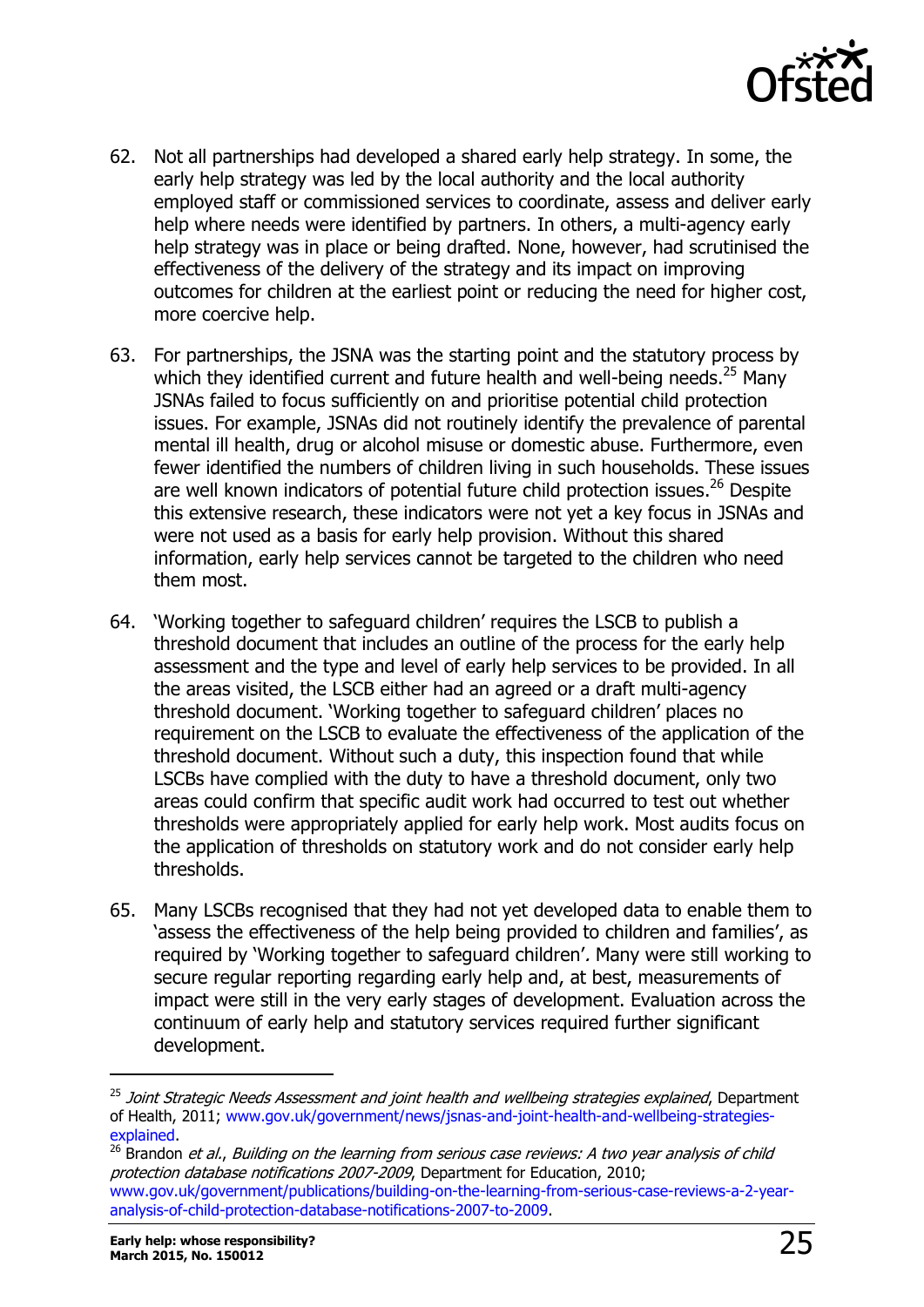

- 66. 'Working together to safeguard children'<sup>27</sup> identifies specific groups of children who would benefit from early help. Professionals should, in particular, be alert to the potential need for early help for a child who:
	- is disabled and has specific additional needs
	- **n** has special educational needs
	- $\blacksquare$  is a young carer
	- is showing signs of engaging in anti-social or criminal behaviour
	- is in a family circumstance presenting challenges for the child, such as substance abuse, adult mental health, domestic violence
	- is showing early signs of abuse and/or neglect.
- 67. Only in one area did professionals have some awareness of this list. Not one of the 52 professionals identified young carers as a specific group. Only just over half were able to identify a specific group of children that they recognised as vulnerable. It is a cause for concern that professional awareness about such vulnerable groups was so weak and that this poor awareness could prevent them from identifying and providing early help to families.
- 68. LSCBs indicated that specific focus on early help training was underdeveloped. Only a quarter stated that they had delivered specific early help training across the partnership. Most advised that early help awareness was integrated into basic safeguarding training. Most early help training was facilitated on a single agency basis or by the local authority. No LSCBs were able to confirm whether all those who needed to be trained on early help had received appropriate training. Only a quarter had developed processes for monitoring and evaluating the impact of training on practice. Few professionals were able to make reference to specific early help training that they had received. As a result, professionals were limited in describing examples of the impact of training on their early help work. This meant that many LSCBs were failing to take sufficient account of the statutory duty to:

'monitor and evaluate the effectiveness of training, including multi-agency training, for all professionals in the area. This should cover how to identify and respond early to the needs of all vulnerable children, including unborn children, babies, older children, young carers, disabled children and those who are in secure settings' <sup>28</sup>

j

<sup>&</sup>lt;sup>27</sup> Working together to safeguard children – a guide to interagency working to safeguard and promote the welfare of children, Department for Education, March 2013, pp. 11-12; [www.gov.uk/government/publications/working-together-to-safeguard-children.](http://www.gov.uk/government/publications/working-together-to-safeguard-children)  $28$  Ibid.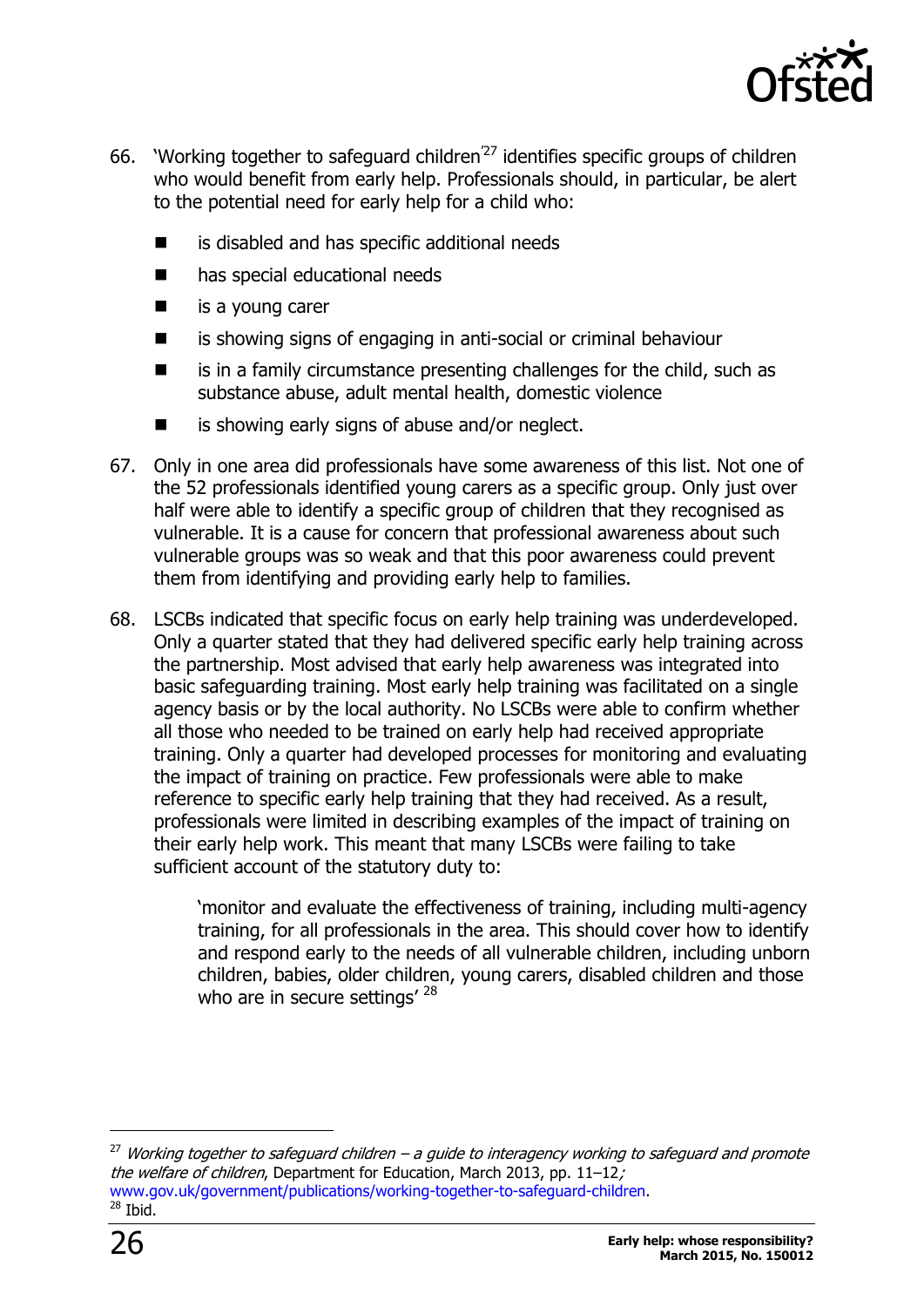

## <span id="page-26-0"></span>**Learning from serious cases reviews**

- 69. Brandon, $^{29}$  et al., reviewed the cases of children subject to serious case reviews during the period 2009–2011. The research identified that 42% of cases were receiving a service from children's social care at the time of the incident and that 23% had previously been known to children's social care. These figures suggested that some cases were being closed prematurely by children's social care. In a further 14%, referrals were received but not accepted for assessment by children's social care. The research noted that thresholds to children's social care were set too high, particularly when neglect was the primary concern. This raised significant issues about children being provided with the right help at the right time. The help and protection of children relies on all professionals being able to identify triggers that may indicate children are at risk of harm or being harmed and taking appropriate action to protect them.
- 70. Almost all professionals had an awareness of serious case reviews and what they were. Social work professionals working within children's social care were most able to give practice examples of how findings from serious case reviews had informed their individual work with children or how findings had been used by the organisation to inform practice changes to whole services. While they had an awareness of serious case reviews, non-social-work professionals were less able to demonstrate the impact, with just over a quarter indicating that findings from serious case reviews had impacted directly on their practice. A small but significant group of non-social-work professionals, working with children, indicated that they had no real awareness of findings from serious case reviews.
- 71. A sample of the most recent findings from serious case reviews, $^{30}$  which relate to early help, reflect the findings of this thematic inspection. This confirms that insufficient attention is given to serious case review findings and how these inform and improve practice. In relation to early help, serious case review findings tend to identify either that early help was provided but was not successful for a variety of reasons or that the need for early help was not identified. The following is a summary of issues that relate to recent findings from the serious case reviews considered:
	- a lack of focus on the child that in some cases resulted in children's views and voices not being heard or being given value
	- thresholds not understood across partnerships and set too high, which prevented the necessary support being offered

j

<sup>&</sup>lt;sup>29</sup> Brandon *et al., Building on the learning from Serious Case Reviews: A two year analysis of child* protection database notifications 2007-2009, Department for Education, 2010; [www.gov.uk/government/publications/building-on-the-learning-from-serious-case-reviews-a-2-year](http://www.gov.uk/government/publications/building-on-the-learning-from-serious-case-reviews-a-2-year-analysis-of-child-protection-database-notifications-2007-to-2009)[analysis-of-child-protection-database-notifications-2007-to-2009.](http://www.gov.uk/government/publications/building-on-the-learning-from-serious-case-reviews-a-2-year-analysis-of-child-protection-database-notifications-2007-to-2009) <sup>30</sup> See Annex B.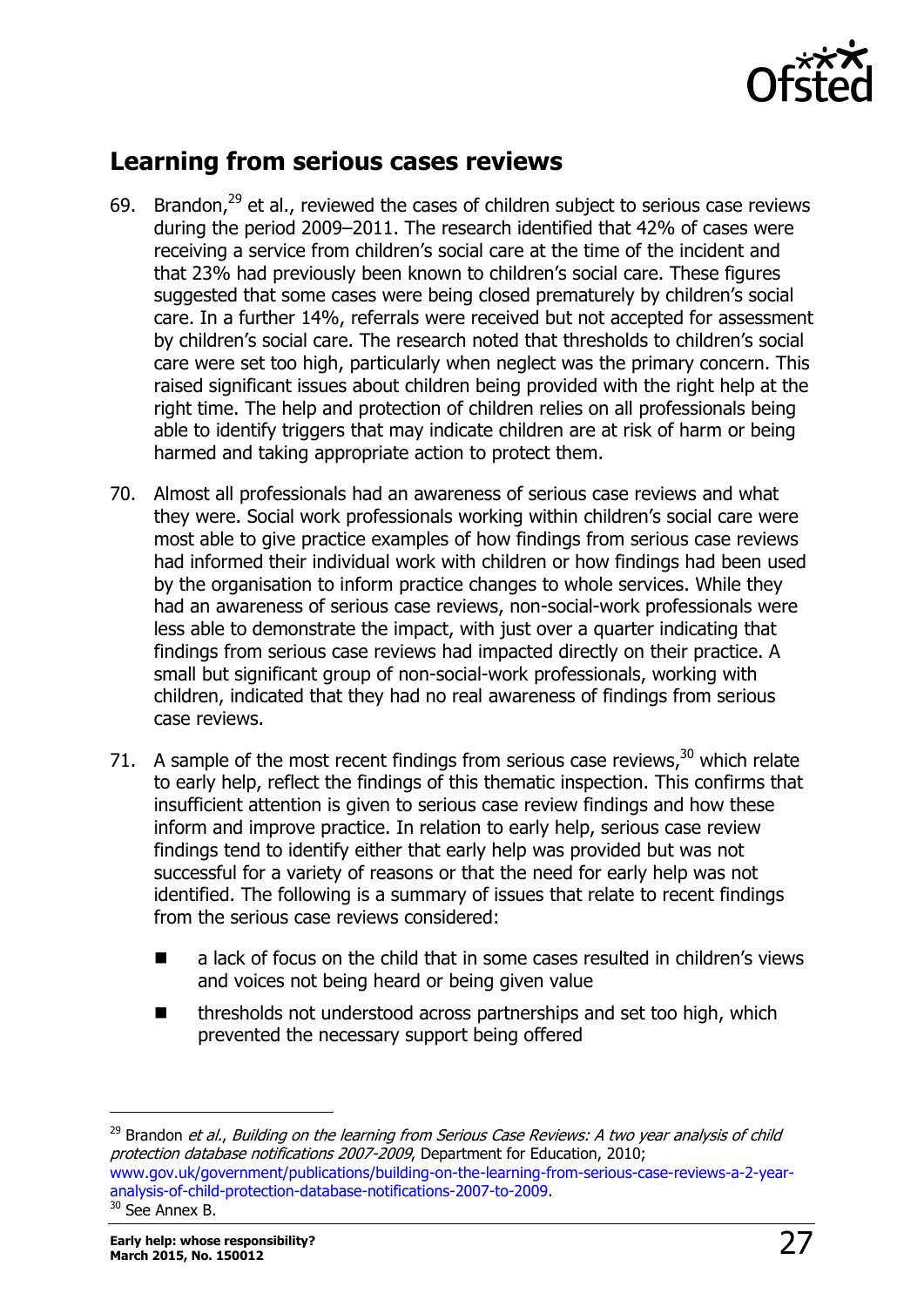

- adherence to procedures over common sense protection of children and young people, even where there was clear evidence of concerns about abuse
- poor understanding and assessment of the circumstances, including a failure to re-assess when new information became available
- poor communication and interagency working, especially in relation to challenging decisions made by other agencies
- workers from across the agencies lacking a suitable level of understanding of key factors relating to particular cases, such as cultural norms, mental health, legislation and domestic abuse – specialist advice was not sought where it would have improved decisions
- delays to early help services being provided and a lack of follow-up if a child did not take up the use of the service
- a lack of satisfactory management oversight of practice in relation to early help
- a lack of critical analysis, which sometimes led to professional 'personal bias' not being challenged or professionals not adopting sufficient sceptical enquiry into issues which arose; accepting information at face value
- risks from fathers/partners not sufficiently considered.
- 72. Almost all of this evidence reflects findings from our thematic inspection. Attention given to improving practice from the findings of serious cases reviews is not robust enough.
- 73. Specifically, and reflecting findings from serious case reviews, inspectors asked professionals about the training they had received to support their work with families who are reluctant or resistant to engage with professionals. Almost two thirds of professionals had received some training. As a result, they reported that their confidence in this area had improved; they felt empowered to be more questioning rather than accepting of parental responses. Training had helped them to identify triggers and warning signs, had highlighted good practice in speaking to the child and in hearing and understanding the child's experience, and had assisted in sharing concerns and information with other professionals. However, one third of professionals had not benefited from such specific training. Many commented that it would be welcome, particularly on a multi-agency basis. One professional commented:

''I find it difficult to talk to parents. My heart sank when dad answered the phone. We need more support in how to talk to parents about allegations.'

## <span id="page-27-0"></span>**Conclusion**

74. Evidence from Ofsted's single inspections of local authorities and from this thematic inspection shows clearly that the offer of help to families when concerns first arise is increasingly prioritised by local authorities and their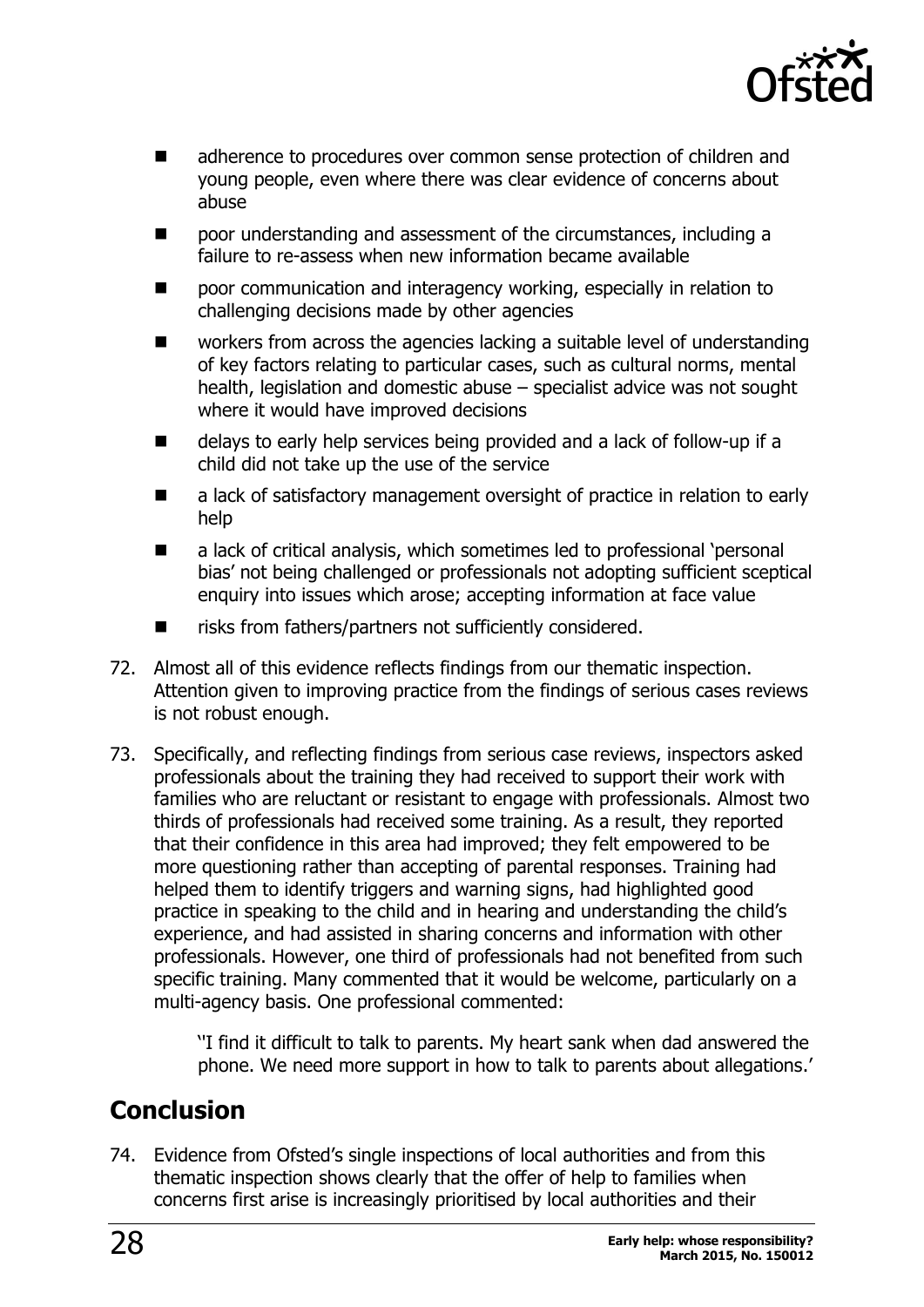

partners. As a result, more children are benefiting from better focused and coordinated support earlier. Early help workers increasingly feel part of professional networks and therefore are less isolated and more supported. The quality and effectiveness of early help services however remains too variable both between areas and within the same services. Children's need for additional support is often not identified or acted on at the right time, with earlier opportunities to provide support often missed. The assessment and planning of services for individual children are too often insufficiently focused on improving outcomes for the child. Plans are not consistently or effectively reviewed and management oversight is not rigorous enough.

- 75. Planning for early help services is not informed by robust needs assessments. Neglect, parental substance misuse or ill health and domestic abuse are key factors undermining the welfare of children but not enough priority is given to understanding the nature and extent of these needs in local communities. It is therefore unclear whether early help services are being commissioned effectively to best address these needs. More generally, evaluation of the overall impact of early help services is not well developed.
- 76. LSCBs have become more engaged in monitoring early help and in most areas have ensured the adoption of an agreed threshold framework. However, they are not routinely monitoring the application of these thresholds or, more generally, holding each other to account for their early help work.
- 77. At the heart of these difficulties, however, is a lack of clarity about statutory roles and responsibilities for the provision of early help. For many agencies, early help continues to appear as an add-on rather than central to or required as part of their core business of improving the life chances of children.
- 78. In the current scenario for local areas, where demand for help for families is increasing alongside the more formal and coercive child protection work, it is critical that there is clarity about the responsibilities of local agencies to help families early. The recommendations from this thematic inspection should be urgently considered by government so that the costs and poorer outcomes of later intervention can be avoided.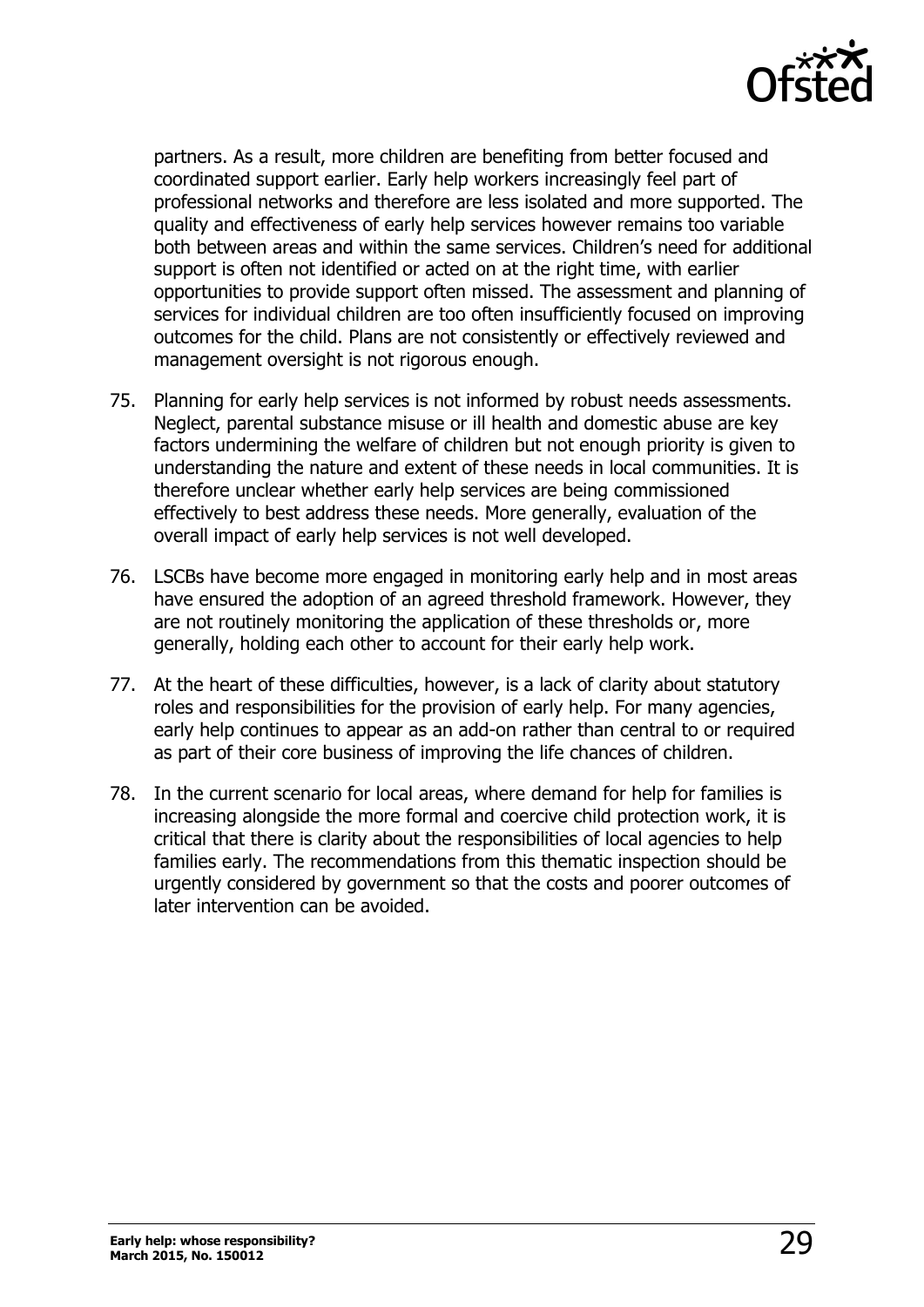

## <span id="page-29-0"></span>**Annex A. Local authorities subject to this thematic inspection**

Buckinghamshire

Bury

**Gloucestershire** 

Harrow

Hertfordshire

Leicestershire

Lewisham

Milton Keynes

Southend-on-Sea

Walsall

Warwickshire

York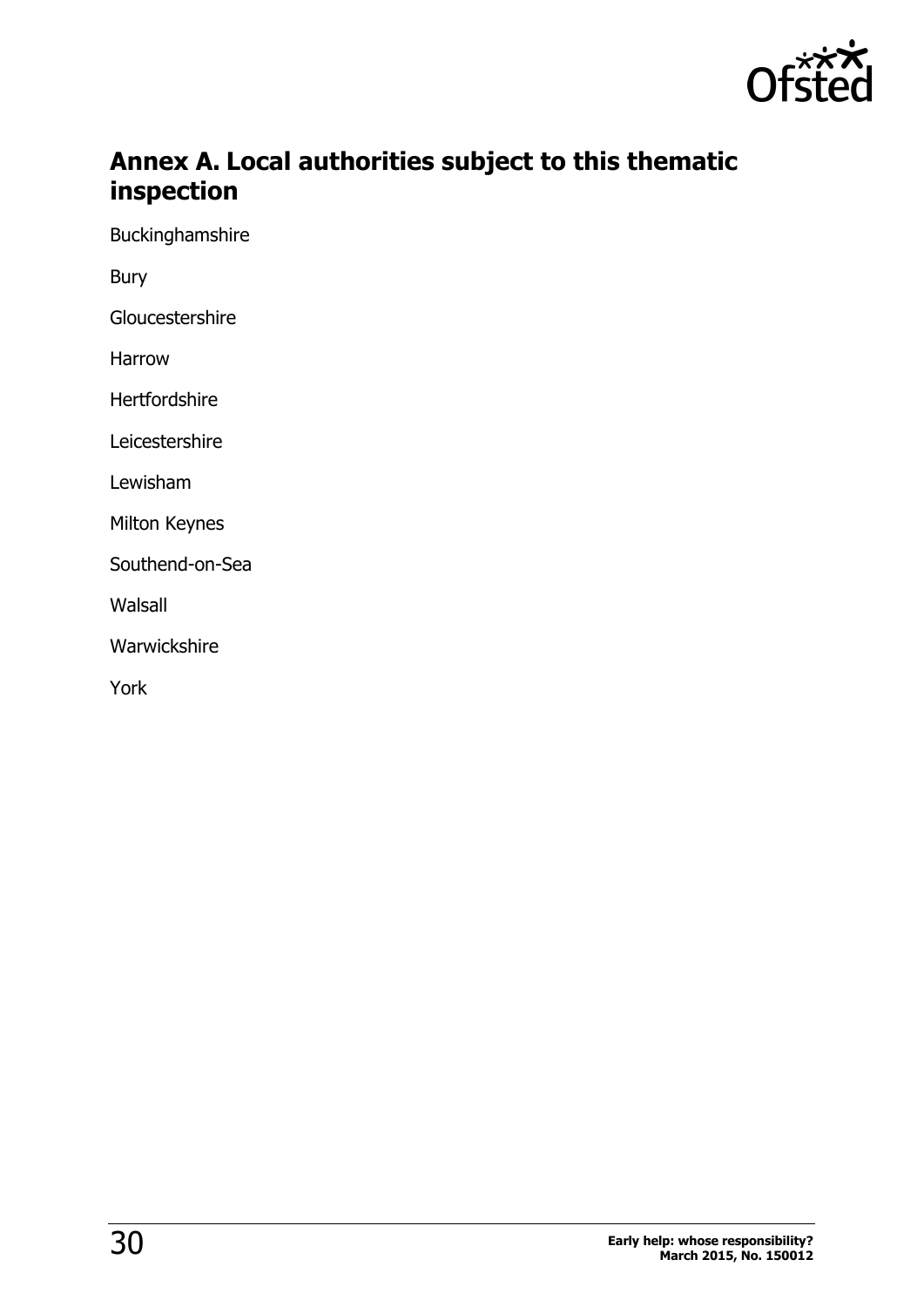

## <span id="page-30-0"></span>**Annex B. Serious case reviews considered**

Child D – Death of three-week-old baby girl in October 2012 following injury by her mother. The child's mother had multiple overlapping needs such as learning difficulties and mental health problems.

Serious case review: Child D. Published by the NSPCC on behalf of an unnamed local safeguarding children board, 2012; [Read full overview report \(PDF\).](http://library.nspcc.org.uk/HeritageScripts/Hapi.dll/filetransfer/2014ChildDOverview.pdf?filename=CC57914C9BE9AFA3850E80BBAB664DA904092311472EE086751F0F88943BCE57581F67363F865651D5AECB129E69B1485AE1E7544E357BABE7854435669513602AD02A88131595338036B9884782EE6DE631344BF49C10C20F7B0CA144FF08A4053619948AE86BD341183C2894&DataSetName=HERITAGE)

Child J – Suicide of adolescent girl in January 2013; victim of sexual assault and history of bulimia and self-harm and suicide ideation.

Muir, M., Serious case review: Child J, Cumbria Local Safeguarding Children Board, 2013; [www.cumbrialscb.com/eLibrary/Content/Internet/537/6683/6687/6700/](http://www.cumbrialscb.com/eLibrary/Content/Internet/537/6683/6687/6700/%204182185614.pdf) [4182185614.pdf.](http://www.cumbrialscb.com/eLibrary/Content/Internet/537/6683/6687/6700/%204182185614.pdf)

Child C – Death of 17 week old baby girl in November 2013; teenage mother significant maternal history of domestic abuse.

Haley, A., Serious case review: Child C, Dorset Safeguarding Children Board, 2014; [Read full overview report \(PDF\).](http://library.nspcc.org.uk/HeritageScripts/Hapi.dll/filetransfer/2014southgloucestershirechildcoverview.pdf?filename=AA58F75CEDE68892A722BD91FD2262D1787E5F66037DCA89651F5ED2BA7D89311A353B626FC61241A3DF9A45C376BB4E0BBCC35B53652D8DA6C1107330C839207F8276A217189A38B21CBD9B5C91F026E17B2207343D60ADD0E3050A676D1B5AF556B1C859720E19E6EFEC&DataSetName=HERITAGE)

Family A – Neglect, physical and sexual abuse of seven brothers and sisters (aged six to 14 years) between 2004 and 2011. Father from Traveller community. Harrington, K., Serious case review: Family A, Southampton Local Safeguarding Children Board, 2014; [Read full overview report \(PDF\).](http://library.nspcc.org.uk/HeritageScripts/Hapi.dll/filetransfer/2014SouthamptonFamilyAOverview.pdf?filename=CC57914C9BE9AFA3850E80BBAB664DA904092311472EE086751F0F88943BCE57581F67363F865651D5AECB129E69B1485AE1E7544E357BABE7854435669513602AD02A9814098D3FA514BF995A9AC169FC762856D37E6FA1EB652C3473FDFFFEDBBD4A2A5B0C5C630ADAEAECFA2AD511D6A7F8B23F1C6B2FB6&DataSetName=HERITAGE)

Child H – Death of a three-year-old Somalian boy and serious injury to his twomonth-old brother in March 2013.

Trench, S. and Miller, G. Serious case review: Child H, Lambeth Safeguarding Children Board, 2014; [Read full overview report \(PDF\).](http://library.nspcc.org.uk/HeritageScripts/Hapi.dll/filetransfer/2014LambethChildHOverview.pdf?filename=CC57914C9BE9AFA3850E80BBAB664DA904092311472EE0A6751F0F88943BCE57581F67363F865651D5AEEB129E69B1485AE1E7746E357BABE7854435669513602AD02A871A119B32B0118C855C98E340DE69215DE4587CB3B76321379681914CD4B10F0ABFF68E8FCCE9D16CA60876BCE55685C4&DataSetName=HERITAGE)

Family S11– Death of a 15-year-old boy in March 2013 as a result of overdose of drugs prescribed to father.

Tudor, K., Serious case review: overview report: in respect of Family S11. Dorset Safeguarding Children Board, 2014; [Read full overview report \(PDF\).](http://library.nspcc.org.uk/HeritageScripts/Hapi.dll/filetransfer/2014DorsetFamilyS11Overview.pdf?filename=CC57914C9BE9AFA3850E80BBAB664DA904092311472EE0A6751F0F88943BCE57581F67363F865651D5AEEB129E69B1485AE1E7746E357BABE7854435669513602AD02A8F140E8A32B03FAE805C98FE5BA02E0B59F7436FADFC646B2160B5339E8C109603292537B4F9843E367CFB1F7F22EF349F08AB&DataSetName=HERITAGE)

Young person: suicide of 14-year-old boy in April 2013 who had moved to the UK from China.

Wonnacott, J., Overview report on the serious case review relating to: Young Person: Hiers, Surrey Safeguarding Children Board, 2014; [Read full overview report \(PDF\).](http://library.nspcc.org.uk/HeritageScripts/Hapi.dll/filetransfer/2014SurreyHiersOverview.pdf?filename=CC57914C9BE9AFA3850E80BBAB664DA904092311472EE0A6751F0F88943BCE57581F67363F865651D5AEEB129E69B1485AE1E7746E357BABE7854435669513602AD02A980E0E8B32BD31A6884787C87EF46D3246F74637B4FD75CFAE2320E6D34DB80AE6BBE79C979CA1E88658CAAE54B4D7&DataSetName=HERITAGE)

Child FW – death of a baby who suffered cardiac arrest. Family well known to wide range of family services. Report final version 12 February 2013.

Baker, G., Serious case review: executive summary: in respect of the death of FW **[executive summary], Worcestershire Safeguarding Children Board, 2014; Read** [executive summary \(PDF\).](http://library.nspcc.org.uk/HeritageScripts/Hapi.dll/filetransfer/2013WorcestershireFWExecutiveSummary.pdf?filename=CC57914C9BE9AFA3850E80BBAB664DA904092311472EE086751F0F88943BCE57581F67363F865651D5AEEB129E69B1485AE1E7746E357BABE7854432669513602AD02D9C140E9A32B70DAA9F469CEE7AF459136AEA547AB1ED7A333457A6E2F7DC8A8664A90173559834A38F77743C5D17B84CA56E128108430F0DF8F4143F&DataSetName=HERITAGE)